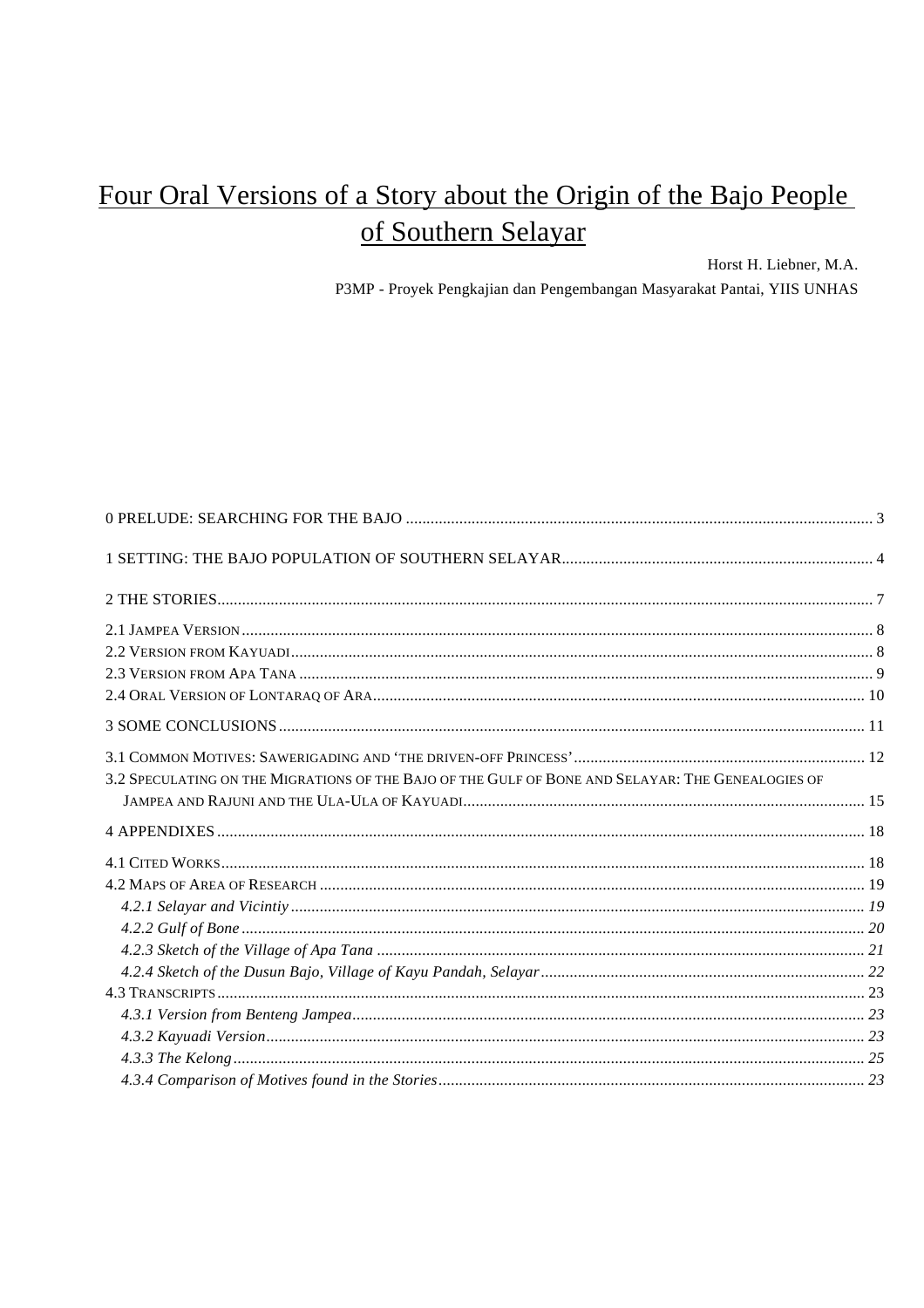©Wissenschaftlich-Literarischer Selbst- und Sonderverlach - Leichlingen, Solingen, Somba Opu, 1996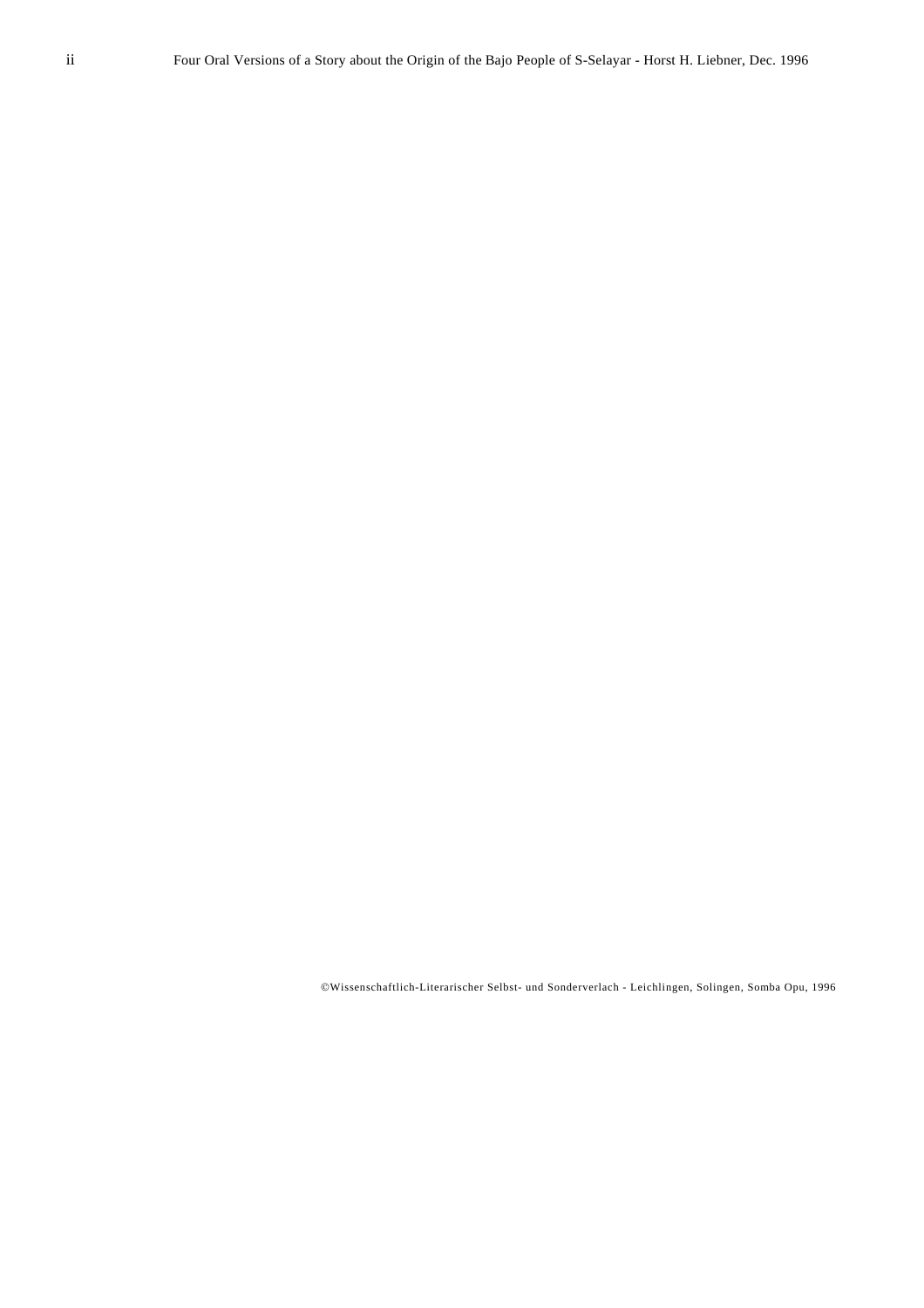# Four Oral Versions of a Story about the Origin of the Bajo People of Southern Selayar

Horst H. Liebner, M.A.

l

# 0 Prelude: Searching for the Bajo<sup>1</sup>

The following is a fortuitous result of a research about traditional knowledge and believes about the sea, boatbuilding and navigation of three sea-orientated ethnic groups of South-Sulawesi, i.e. Mandarese fishermen, the Konjo boatbuilders and sailors and the Bajo population of Southern Selayar. Research around Selayar was conducted during February - July 1996 and started again last month to be (hopefully) continued until February; as it proved by no means easy to find villages occupied by a population which could be termed 'genuine' Bajo (not to speak about Bajo people still living on boats) I used the question for people who know about the origin of the Bajo as a first means of inquiry during my rummaging through the southern parts of the Bay of Bone, along the west coast of Selayar to the islands to the south. I came to know fast, that knowledge about the origin of the Bajo tribe is a very important point in defining Bajo identity - people who do not know about their origin but claim to be Bajo are called *Bajo-Bajo*: ''They just know Bajo language, but don't know their story'', as one informant formulated. Besides knowledge about the story of Bajo origin -or, much more, ownership of a *lontaraq bilang*<sup>2</sup> manuscript containing the story and the genealogy of the family-, a certain kind of flag called *ula-ula* in *Baong Bajo*, the Bajo language, and/or *pustaka*-items like old weapons were frequently mentioned as token of 'true Bajo-ship'; during my search I therefore too asked for these. As the boat which I use as a research basis usually shows a long Mandarese flag named *ula-ular* in Mandar which is matching to the *ula-ula* of the Bajo (I later on will return to this striking similarity), my questioning was readily accepted in the villages, and in some cases old people came along to the boat asking after the origin of *my* flag even before I could ask them about theirs. Part of the results of this research 'polity' are three cassette recordings of which two (i.e., the Jampea and the Kayuadi versions) had been arranged as special occasions to record the story of the origin of the Bajo people by the villagers themselves who seemed to be keen about having 'their' story told and preserved on tape.

Being oral versions only, the stories naturally are fragmentary: The people interviewed were not professional story tellers, but had been pointed out as being versed in traditions, especially in Bajo history. All informants stressed, that they could not recite the whole story in all details, but that the original story contained in *lontaraq* manuscript must be complete - all of them had seen or once owned a version of that (or better: those) *lontaraq*, but I was not able to procure or even have a glance upon a version of these famed manuscripts. However, I was able to locate at least two manuscripts: The *lontaraq* of Kayuadi was taken to Salamung near Kupang by a senior member of the Bajo nobles of that island, and the one of Ara/Pulau Sembilan/Mangatti was taken by the uncle of the original owner to Labuhan Bajo in Flores ''because he felt offended by the Bajos there he borrowed the *lontaraq* to prove his origin'', as the owner in Ara stated. Some informants said, that there are more manuscripts in Rajuni and Tarupa in Taka Bonerate, but the informants from Kayuadi doubted it and explained that it must be copies of the 'true' original of their family ''which is written on leaves and skin in golden letters''; yet I did not see an opportunity to proceed to Taka Bonerate. Several other manuscripts which were mentioned by elders obviously got lost: The ones of Jampea and Apa Tana vanished during the second world war, the one of Pulau Guang/Kayu Pandah was taken away by Selayar nobleman and was reported to be in Dongkalang, in possession of a noble in Benteng Selayar or stored together with other manuscripts in the palace of Batangmata - after my fruitless search for the one of Ara which took me all over the islands I found these informations too uncertain to start another search.

In this paper I will not attempt to try to compare the stories or parts with similar motives found in the I La Galigo epos or other legends or elaborate on the genealogies which were given together with the stories, but just keep to conclusions which can be derived from the stories themselves and some additional information obtained in the field and from the locally available literature only - I guess, that amongst the readers there will be found specialists who are much more versed in

<sup>&</sup>lt;sup>1</sup> As 'Bajo' is commonly used by the people of South-Sulawesi -be it the Bajo of Selayar themselves -, to designate the people who are said "to live / have lived on the sea only", I here too will use the term 'Bajo' for labelling the ethnic group called 'Bajau', 'Sama', 'Orang Laut', 'Sea Gypsies' or else by others. 'Bajo' is quite probably a Bugis word; the Makassarese pronounciation is 'Bayao/u' or 'Bayo'. The term 'Sama' or 'Same', repeatedly mentioned in the literature as self-designation of the Bajo people, was readily accepted by informants, but often equalled with 'To/u-ri-jeqneq' (MAK: 'People-on-Water'); however, in the stories the name 'Lolo Same' mentioned in literature (e.g., Soesangobeng 1977) for indicating the Bajo nobility was not used, but throughout 'Lolo Bajo' - two renderings about Bajo social structure by Bajo informants are found in 2.. Explanations for different names are given by e.g. Sopher 1965/77:158ff, Soesangobeng 1977:42ff, Dahlan 1985:ii, Abu Hamid et.al. 1986:10 2

As this is the only type of *lontaraq* manuscript which is of concern for the stories, I will ommit the *bilang* in the following.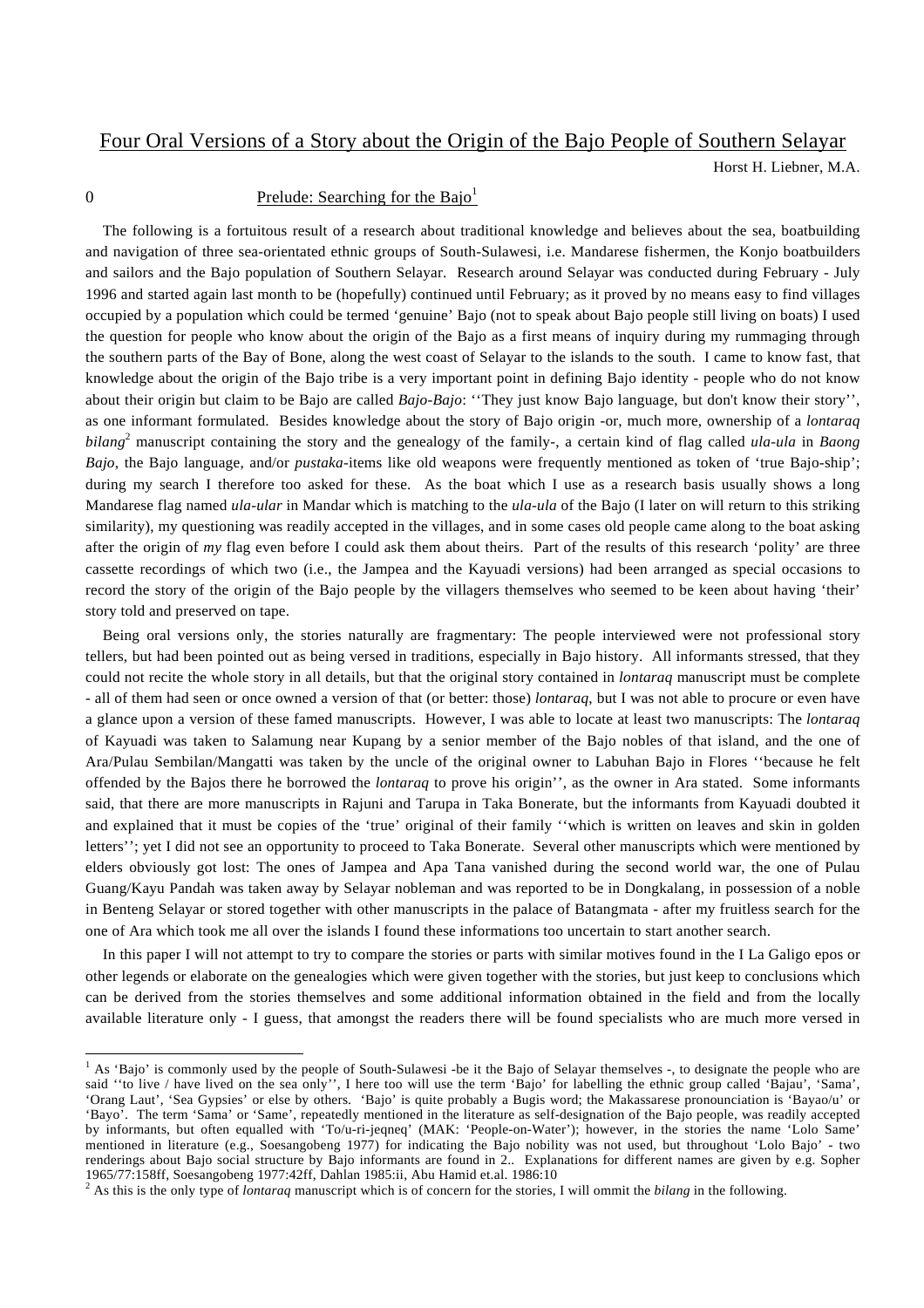South Sulawesi mythology and legends than I can ever claim to be. However, the stories -or better, the differences of the versions- themselves will illustrate indigenous perceptions of history and rank, and combined with the pieces of additional information which I could collect are hints on guessing at least a bit on migrations of the Bajo in the area under discussion.

In the following I will give outlines of each story laying stress on some crucial points; the transcripts of two recordings are found in an appendix. During the interviews the informants tended to mix up 'their' individual story with lots of bits of other stories - this especially is the case with the recording from Jampea. I however will try to keep the re-renderings as close as possible to the flow of narration. Language of interviewing was Indonesian which will be found in between ''double citation marks'' in the text; citations in local languages (except some of the names) in Indonesian and English text will be printed in *italics* with explanations in [cornered brackets]. In order to ease comparison, some names of personage and places of importance are underlined. I use the following abbreviations for local languages: BAJ - Bajo; BUG - Bugis; MAK - Makassar; SEL - Selayar; the glottal stop will be rendered by /q/.

l

# 1 Setting: The Bajo Population of Southern Selayar

What is termed 'Southern Selayar' in the headline, here will comprise the islands to the south of Selayar as well as the southern (and in one case western) part of the island of Selayar itself (compare maps in 4.2). The population of these islands consists of several ethnic groups, i.e. a mainly Selayar population on the island Selayar itself as well as on Bahuluang, Pulasi, Tambolongan, Jampea (and adjacent smaller islands), Lambego, Kalaotoa, Kayuadi, and Karompa, an ethnic group labelled Bonerate on the island of this name as well as on Lambego, Kalaotoa and Pulau Madu which descended from the islands around Buton, two small communities called Barang-Barang and Laiyolo in the southern part of Selayar mainland, Bugis villages on the islands of Jinato, Tarupa and Rajuni in the Taka Bonerate area and on Bonerate and, last but not least, the Bajo. Today villages with a mainly Bajo population are found in the Bay of Guang (Dusun Bajo Kayu Pandah), at the southern cape of Selayar (Apa Tana), on Kayuadi (Dusun Bajo, the southern part of the main village, and a small group in Bone Lambere on the northern tip of the island), on all inhabited islands in the Taka Bonerate area except Jinato, in the western parts of Jampea mainland (Desa Kombang Ragi, Desa Doda) and on the west shore of Karompa<sup>3</sup>. However, descendants of Bajo people are found in various other places; I here will mention only the villages of Polong and Dongkalang on mainland Selayar, both villages on Pulau Bembe (off Jampea) and the village of Labuang Mangatti (Jampea mainland), where they form a considerable element of the population. As you will note on the maps, these islands are isolated enough and therefore quite difficult to access: Regular public transport except to Benteng Jampea and Bonerate is sparse and unreliable, so that using one's own boat is the only way to come around. I, however, succeeded in visiting the places underlined on the map only - weather and conditions of the sea are other restraining factors. Additionally I will include some of the data which I collected in the islands of Kanalo and Kambuno belonging to the group of Pulau Sembilan off the coast of Sinjai, as there are references to the Bajo population of these islands in the accessible literature (Pelras 1972 cited in Sopher 1965/77) and the family of one of our story-tellers originates from there.

The Bajo today live in villages on shore, and quite probably there is no floating settlement or groups of boats forming 'anchorage villages' left in the whole area. Livelihood of the majority of the Bajo is provided by the sea; a typical occupation of today's Bajo is diving for tripang (Apa Tana, Kayuadi, Passi Tallu, Kanalo and Kambuno in Pulau Sembilan) or pearls (Polong, Kayu Pandah); additionally a wide variety of collecting (the typical Bajo settlement is marked by heaps of empty *kima*-shells which often form parts of seawalls or house foundations) and fishing techniques is used, including harpooning and spearing, in which the Bajo excel. Some of the villages owned/own trading vessels employed in barter trade throughout the archipelago; of the villages visited Dusun Bajo Kayuadi seems to have the longest tradition of Bajo trading, today mainly in timber which is transported on motorised *lambo*-cutters to Java. A quite recent way of making money is collecting of *nener*-shrimps<sup>4</sup> for the ever-growing shrimp industries: Several families of Kayu Pandah, for example, seasonally even move to Flores where *nener* pays good rates. There, however, is always and still a tendency to use dynamite (or explosives made out of fertiliser) and poison for fishing associated with the Bajo, often induced by Bugis fish traders; typically most of the reefs around long established settlements or hunting grounds are destroyed by poisoning

<sup>&</sup>lt;sup>3</sup> As no census on ethnic membership had been made by the local government, data relies on information collected in administrative offices in Benteng Selayar (Kantor Sosial Politik Kab. Selayar), Benteng Jampea (Kantor Sosial Politik Kec.Jampea) as well as the village offices (Kantor Lurah, Kantor Desa/Lingkungan) of Apa Tana, Kayu Pandah and Kayuadi.

<sup>4</sup> Small shrimps which are used for breeding in ponds, collected in the shallow waters near sandy shores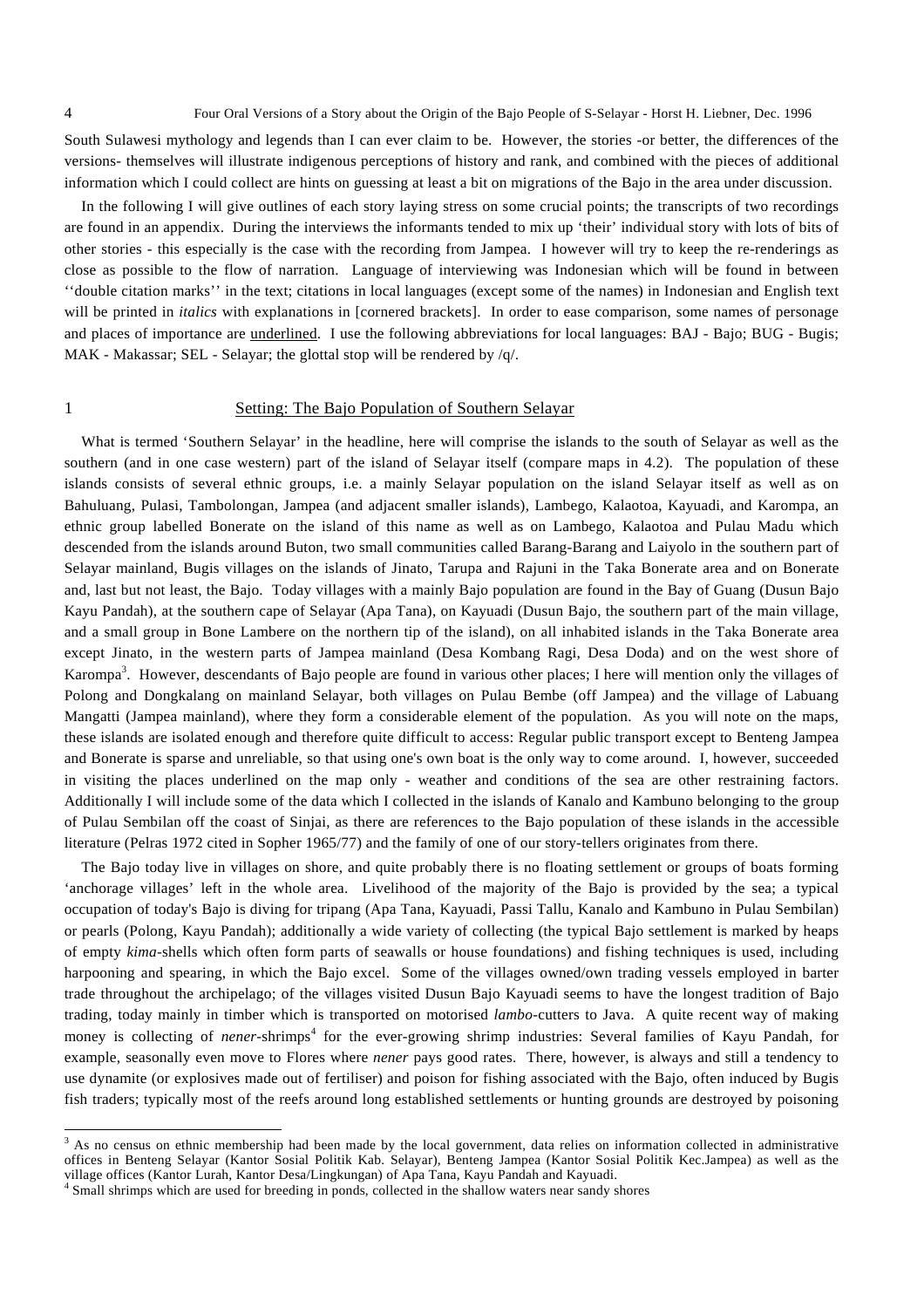and explosives. Surprisingly it showed up, that in many a case individuals said to use explosives for fishing are, too, those who are said to be versed in magic and sorcery about the sea, e.g. 'calling' favourable winds or giant octopuses to help moving sailing boats, 'stopping storms' or using charms for securing their catches.

Typically Bajo villages have no or restricted sources of drinking water, indicating that they had been founded as settlements of a people who on the one hand are not so dependent on direct access to drinking water and who on the other hand were forced to occupy the land 'leftover' by farming populations which already for long had settled all the places where water necessary for agriculture was easily procured. Better part of the villages had been established in the last 50-70 years; beforehand most of these places probably had been anchor spots for Bajo fleets which moved around in the area under discussion, choosing sheltered anchorages according to the direction of the monsoons. Thus, several of today's villages are found in the vicinity of capes which elongate in a north-south direction, thereby affording shelter in both seasons. Perhaps the most characteristic example of this kind of settlement is the village of Apa Tana at the southern tip of Selayar mainland: Having been an anchor spot for (not only) Bajo boats since time immemorial, the local group of Bajo started to build houses on stilts in the shallow water on the reef on the western side when a Selayar entrepreneur invited them to help establish a coconut plantation. After the stilts of the houses fell victim to boring worms, it was decided to move onto shore; when with the introduction of hybrid coconuts and a boom in copra the plantation proved to be a success, more people, both Bajo and Selayar moved to Apa Tana, today forming a village of about 700 people of mixed origin (see 4.2.3). However, the Bajo maintain that members of other ethnic groups living in Apa Tana are ''pendatang'' only, as they claim to have been the first inhabitants of the area<sup>5</sup>.

Other settlements evolved in areas which had been used for fishing and gathering, i.e. extensive reefs or mangrove areas. An example of this type of village is the Dusun Bajo of Kayuadi: Following local tradition, the reefs of the western shore had for generations been used for collecting fruits of the sea by Bajo from Rajuni, yet only just before the second world war one *Lolo* family decided to start to build houses -at first only sheds and shelters- there, attracting others to follow. In 1952 a considerable group of Bajo people of Latondu and Rajuni moved to Kayuadi -quite probably to escape from pressure of Darul Islam separatists-, forming the basis of today's settlement. Today the Dusun Bajo is inhabited by ca. 800 people of Bajo origin. While Kayuadi at the time of the establishing of a Bajo village on land already for long was inhabited by Selayar farmers and traders, the islands and extensive reefs of Taka Bonerate and Pulau Sembilan -unsuitable for agriculture out of a severe lack of fresh water- had been colonised by the Bajo before other ethnic groups arrived; as ownership of land and economic power was of not much use for people orientated towards the sea who gained subsistence on a more or less reliable daily basis<sup>6</sup>, in Pulau Sembilan Bugis settlers from Sinjai succeeded in dominating the land of most of the islands<sup>7</sup>, while in Taka Bonerate today Bugis immigrates control trade and commerce of the whole group and form the wealthiest part of the population<sup>8</sup>.

Yet another type of village had quite probably been in existence for several hundreds of years: The genealogy of the *Lolo Bajo* of Jampea (see 3.2), for example, indicates that at least from the second halve of the 18th century onward there existed a fixed settlement (including a mosque) of mainly Bajo people on the island of Katelang. Obviously old Bajo settlements in other places are usually associated with their assumed role as ever-ready naval force of maritime orientated kingdoms<sup>9</sup>; however, the islands to the south of Selayar were not known for any statelike reigns of importance, but as one of the hide-away of the 'Sulawesi pirates'10. The inhabitants of Bajo origin in villages like Katelang nowadays do not differ much from their Selayar (or others) neighbours: Today the Bajo of Jampea work as farmers, even owning and

<sup>&</sup>lt;sup>5</sup> Information by villagers of Apa Tana 1994, 1996

<sup>&</sup>lt;sup>6</sup> As one informant pointed out, "orang Bajo asli semata-mata pikiran di laut saja, karena tidak ada urusan di darat".

<sup>&</sup>lt;sup>7</sup> In Pulau Sembilan quite probably only two of the nine islands, i.e. Batang Lampe and Burung Lohe had been inhabited by Bugis farmers before the emigration waves of Bugis fleeing from the insecurity of the Darul Islam revolution arrived - by the way, just to find out that the Darul Islam guerrilla made Pulau Sembilan to one of their main strongholds short after their arrival. Today only Kanalo I (the eastern island of the double island of Kanalo) is inhabited by a mainly Bajo population, while the other islands are occupied by predominantly Bugis settlers. Following information gathered in January-February 1996, the best anchorages of the group around the island of Kambuno ''for centuries'' were the rendezvous of the *Lolo Bajo* of Pulau Sembilan, while the lagoon between the two islands of Kanalo was used for collecting shells and fishing; Kanalo I was settled by a secondary line of Bajo nobles when the Bugis started to emigrate onto the islands, quite probably to secure a well situated under a very old tree which for long had been in use as a source of drinking water.

<sup>&</sup>lt;sup>8</sup> Information by members of the Lembaga Pengkajian Pedesaan, Pantai dan Masyarakat, an NGO involved in development projects in Taka Bonerate, December 1995

 $9^9$  See, e.g., Sopher 1965/77, Tauchmann 1994

 $10$  See, e.g., Collins 1936; I will return to this in 3.2.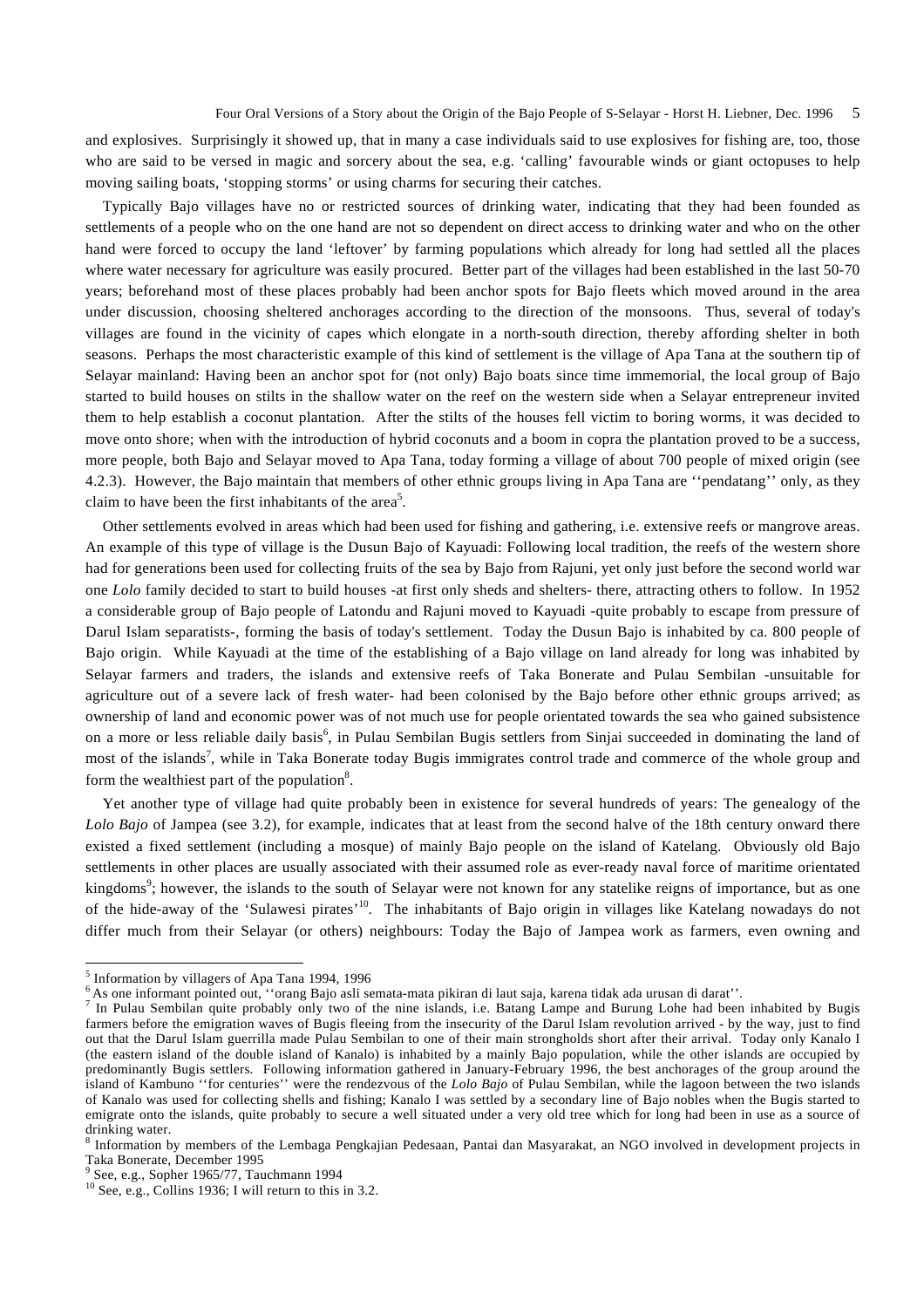working paddy-fields, while fishing and collecting is only sideline; Bajo language is used only by elder people ''in the house - outside we use Selayar'<sup>'11</sup>.

A new kind of communities was formed by the Indonesian government's efforts to improve the living conditions of the Bajo. An example for this type of settlement is the Dusun Bajo Kayu Pandah, which was built in 1982 for the inhabitants of the islands of Guang and Malimbu. Kayu Pandah, too, clearly shows another facet of settled Bajo life, i.e. a rapid loss of typical Bajo characteristics, including Bajo language. Fig. 4.2.4 shows the ethnic membership of the inhabitants and the language mainly used by the children living in those houses which had been given to the people of Guang, where about 90% of the people had been genuine Bajo using Bajo language as everyday means of communication: Obviously there is a strong tendency to drop off 'Bajoness' as soon as social and cultural environment changes in a milieu dominated by other ethnic groups<sup>12</sup>. In Polong on the north-west coast of Selayar -probably the northern counterpart of Apa Tana<sup>13</sup>- people remembered distant family members in Dongkalang, Apa Tana and even Rajuni and the existence of an *ula-ula* flag, but only very old people could still speak some Bajo; in Kanalo and Kambuno today Bugis language nearly completely replaced the Bajo.

However, most of these villages are inhabited, too, by people of other ethnic groups. In Kayuadi several of the trading sailors married Javanese women, thereby inducing other family members to follow; in Kayu Pandah the same happened with people from Flores; in all villages visited Bugis, Selayar and Buton people had joined living in the settlement because of marriage or working ties, mostly speaking fluent Bajo if the 'social climate' is predominatedly Bajo. As one informant of Bugis descent in Apa Tana put it, ''When sailing together with or meeting other Bajo on sea, I do speak Bajo, so I'm Bajo too'', a point which is stressed by Lehnhart (1991) and Tauchmann (1994): ''Their intelligible world is shaped as a social space category. Wherever you meet another maritime nomad, communication creates and constitutes space of their kind'<sup>14</sup>. Here language seems to be the main factor; on the reverse, in a story about exploits of the pearl divers from Polong who generally do not speak Bajo anymore, they called themselves ''orang Selayar'' or even ''anak Selayar'' to distinguish between the Bajo inhabitants of the Banggai archipelago and themselves.

While many informants still hold on to an idealistic picture of the historic Bajo living on boats inhabited by the whole family<sup>15</sup>, today especially younger females are not at all versed in sailing and sometimes vividly assert fear of living on boats or sailing for long distances. The boat used as a research basis, a *sandeq*-outrigger craft which is not common in Selayar, only in Apa Tana and Kayuadi caused curiosity between women who came to inspect it -by the way in quite professional fashion, giving special interest to rigging and workmanship-, and I saw only some elderly women using boats for small fishing ventures<sup>16</sup>. Instead, women recalled lots of taboos around domestic life which are to be followed while male members of the family are out on sea, including very 'homely' activities like searching for lice in someone's hair while sitting on the staircase leading up into a stilt house, sweeping the kitchen or cleaning the beds which only partly are shared with Selyar, Konjo or Bugis people, indicating that living in a house is and for a considerable time was not uncommon. Several reputedly 'genuine' *Lolo Bajo* informants differentiated between two social groups/levels of the Bajo, those who permanently lived on the sea called *Sama* or *Torijeqneq* (MAK: 'people on the water') and those who stayed behind on land, i.e. the *Lolo Bajo*, asserting that there are no *Sama* left in the area today. The first group frequently was designated as ''budak'' ('slaves') of the latter; one informant even maintained, that *Sama* venturing on land would be ''cut

 $11$  Interviews in Benteng Jampea, May 1996

 $12$  There, though, seem to be examples of a yet contradictory development: K. Tauchmann reported of villages of mixed Bajo and Bugis populations where a definite, sometimes even fenced border is drawn between the Bugis and Bajo parts (pers. communication, 1995); I, however, did not find any sharp distinction between members of different ethnic groups in the villages which I visited up to now - see below.

<sup>13</sup> Informants from Polong stressed, that the first Bajo 'settlers' three generations ago lived some miles more to the north near the northern cape of Selayar, but moved to Polong because of the great distance to the next source of drinking water (from Polong still about three km inland) and the high waves during the west Monsoon which made permanent landbased settlement and safe anchoring of boats impossible - in Polong a far reaching reef breaks the swell well before the shore. They maintained, that the landbased settlement of Polong was founded before Apa Tana after the boats used as abodes had broken up.

<sup>&</sup>lt;sup>14</sup>Tauchmann 1994 cf. Lehnhart 1991:94

<sup>&</sup>lt;sup>15</sup> E.g., interview with Condo, Kayu Pandah, July 1996: "Yah, memang, nenek-nenek dulu hidupnya di laut - kalau dia sandar di pulau, tidak bikin rumah, hanya sampan dia bikin rumah - selalu sakit kalau naik di daratan - [...] - dulu kan di pulau banyak juga rumah yang di air - pakai juga rumah tapi di air - tidak di perumahan begini''.<br><sup>16</sup> An exception is Dongkalang, where women and girls are frequently seen rowing and sailing small dugouts for transporting goods or

fishing in the narrow Strait of Padang.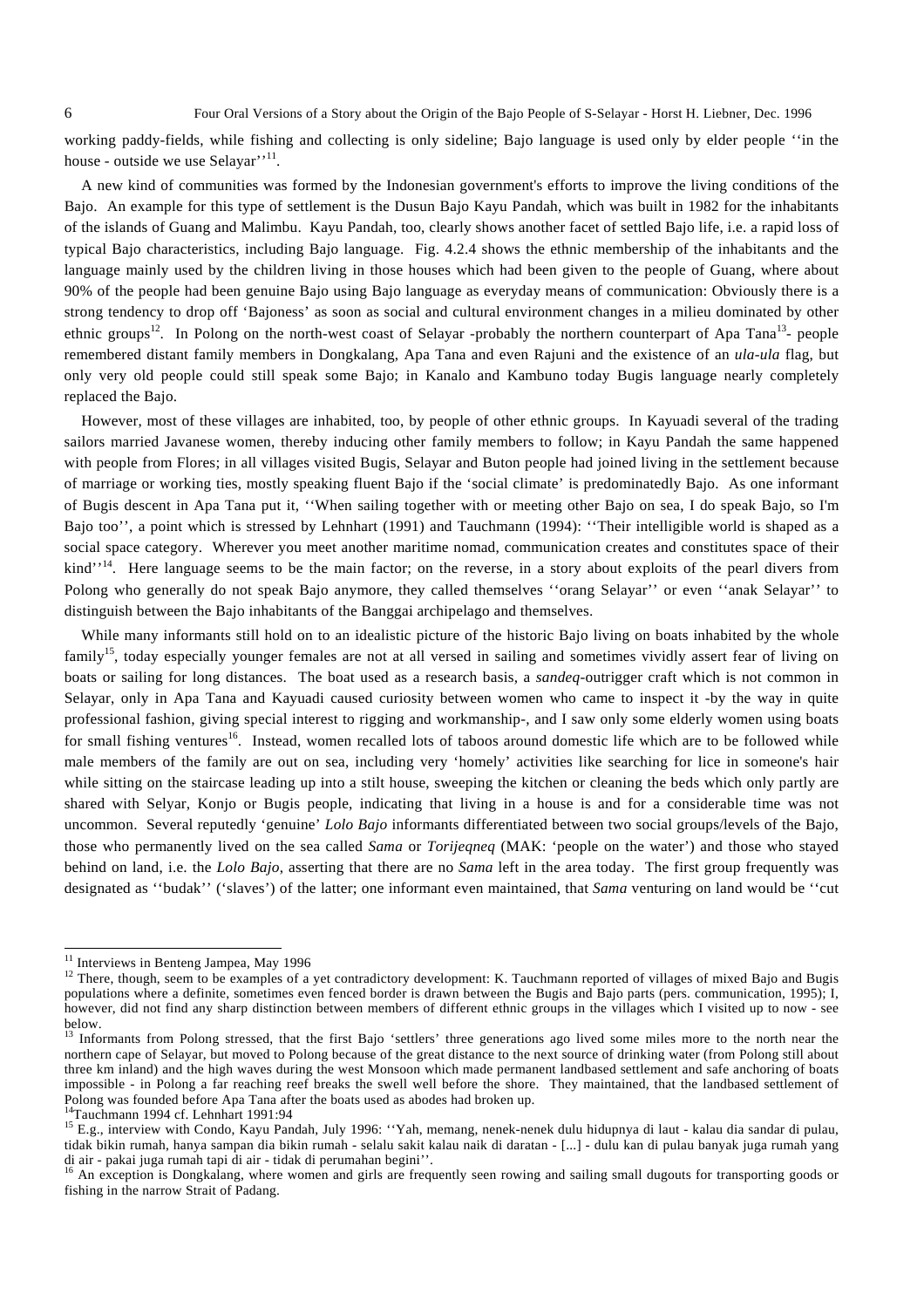to pieces'' by the *Lolo*17. Several informants recalled the *Lolo Bajo* sailing on boats showing *ula-ula* flags, which were accompanied by a fleet of the smaller boats of *Sama*18.The differences were made clear as follows:

''Itu *Lolo Bajo* [for sake of readability I in the following will ommit the italics] nama kebudayaan, Mister, jadi nama umumnya *Same* [with a very pronounced 'pepet'-/e/; I will return to the linguistic differences between the various groups in the area under study in 3.2] - itu sudah Bajo semua termasuk cucunya semua atau anaknya Lolo Bajo, tapi nama umumnya itu *Same* - yah, jadi seperti di Gowa kita bilang *Same*, tentu orang Makassar tidak tahu, jadi kita bilang *Torijeqneq* [italics ommited in the following], karena orang Makassar namakan Torijeqneq itu orang Bajo, begitu - semuanya itu orang Bajo - cuma inilah, dari *ule-ule* [BAJ, Pulau Sembilan dialect: '*ula-ula* flag'; he pointed to the flag on the mast of he boat, his first question when he came on board] ini, kalau ini yang kiqsebut *ule-ule*, misalnya, ini Lolo Bajo, ini berhak untuk memegang ini *ule-ule*, jadi kalau misalnya saya, toh, jadi *punggawa* [BAJ: title of nobility], tidak ada tanda berkaitan dengan Lolo Bajo, saya tidak boleh, tidak boleh menaikkan *ule-ule*, atau *gallaq* [BAJ: title of nobility] tidak ada kaitannya dari Lolo, tidak boleh, itu harus dulu dibunuh kalau melanggar aturan - dan memang ada itu hak Lolo Bajo, karena sejarahnya itu Lolo Bajo darahnya putih - kalau Mister mau gali, asalnya Lolo Bajo di situ, itu Bajo Cellu, Merak Cellu itu namanya, karena sekarang banyak Bajo sudah ada, di Kalimantan juga ada, di Sumatera juga ada, di Malaysia juga ada Bajo, tapi - yah, Bajo, katanya orang Sinjai di sini, Bajo-Bajo, cuma dia tahu bahasa Bajo bahwa saya Bajo - tapi Lolonya tidak ada - tapi kalau kita dia tanya, kamu dari mana, dia tak lengkap, tidak bisa cerita.''

''Jadi tahu-tahu Torijeqneq tinggalnya memang di laut - pakai lepa-lepa, istilah *lepah* - tapi suku Bajo inilah yang merupakan bangsawannya daripada Torijeqneq - dan juga itu Lolo Bajo putih-putih bersih, tinggal di darat - kalau Torijeqneq itu hitam - jadi Lolo Bajo itu sering-sering juga ke laut untuk nelayan - tapi bukan itu pencarian aslinya - [...] - tapi namun mereka turun di laut, tetap bersih, putih - bahasanya sama, tapi ada perbedaan, kalau Torijeqneq, artinya 'bagus', *malasso*, tapi kalau Bajo itu bukan *malasso*, *maqtaqdaq*, kalau suku Torijeqneq, *keo nipore*, kalau suku Bajo bukan begitu, luh, berarti 'jauh' - suku Torijeqneq kalau 'mati', *mataine*, tapi suku Bajo, *malaenan* - [...] itu bahasa Bajo dengan bahasa Torijeqneq itu banyak yang sama, cuma yang sedikit yang halus itu perbedaan - jadi itu ada kelainan sedikit itu Torijeqneq dan Lolo Bajo, jadi orang Torijeqneq itu ada artinya orang *Sama* - [...] - jadi itu di Calloh sampai sekarang di daerah Luwuq, kalau ada masuk di sana yang mengatakan saya adalah suku Bajo diperiksa celananya itu - kalau pengikatnya bukan tali *bagu* [BUG - unid.] dikatakan tidak syah, tidak benar - sampai sekarang itu adatnya - ada itu anuh itu, yang istilahnya *tulu bagu* itu dari kulit kayu - jadi ini merupakan tanda bahwa benar-benar Lolo Bajo."<sup>20</sup>

As stated, besides knowledge about the story of origin and/or ownership of a *lontaraq* containing the genealogy of the family, the *ula-ula* flags play an important role in defining noble descent and/or function in Bajo communities, different colours and forms obviously marking the status of the owner<sup>21</sup>. In nearly every village visited there was said to be or to have been *ula-ula* flags - I will give some informations and descriptions of flags obtained from informants in 3.2. However, the only flag seen was the one of the *Lolo* family of Kayuadi (comp. fn. 28).

# 2 The Stories

l

The following four stories had been collected during several jaunts to Selayar between March-July 1996. They were told as replies on my questioning bout the tale about the origin of the Bajo people; for two recordings, i.e. the one in Jampea and the one in Kayuadi, the informants had made special arrangements. Three of the informants (in Jampea, Kayuadi and Ara) stressed, that the story is contained in *lontaraq* which include the genealogy of their resp. families, and that their rendering of it quite probably is incomplete. However, the manuscripts proved to be not available at the moment of the interview - see the introductory remarks to the interviews.

None of the informants claimed to be a professional story-teller; instead, on Jampea an elderly lady was mentioned who could recite the story in form of a traditional poem called *iko-iko* - she, however, was at that moment visiting family

<sup>&</sup>lt;sup>17</sup> Interview with Usmang Tawang, Benteng Jampea, June 1996; compare with the thread of the Bajo king in the version of the story of origin from Kayuadi.

<sup>&</sup>lt;sup>18</sup> Usually in connection with flitting from island to island and not for fishing ventures; in Polong informants even had it, that the Lolo went for "piknik di Seram".<br><sup>19</sup> Interview with Puang Made. Kanalo. Jan. 1996: for orthographics used in transcripts compare 4.3.

<sup>&</sup>lt;sup>20</sup> Interview with Usman Tawang, Benteng Jampea, June 1996; Tahir (1978:80) states that ''hanyalah golongan raja/bangsawan dipandang adalah keturunan Bajo asli (*Same* asli) sedangkan golonan orang biasa dipandang pada umumnya sebagai peranakan Bajo (*Same Paranakang*) dan golongan budak dipandang bukan keturunan Bajo melainkan budak belian yang berasal dari Muna dibeli oleh bangsawan''.

<sup>&</sup>lt;sup>21</sup> Showing these flags, for example, plays an important role in life-cycle rites for nobility: See, e.g., Soesangobeng 1977:38ff, 73 or Dahlan Sawe 1978:27ff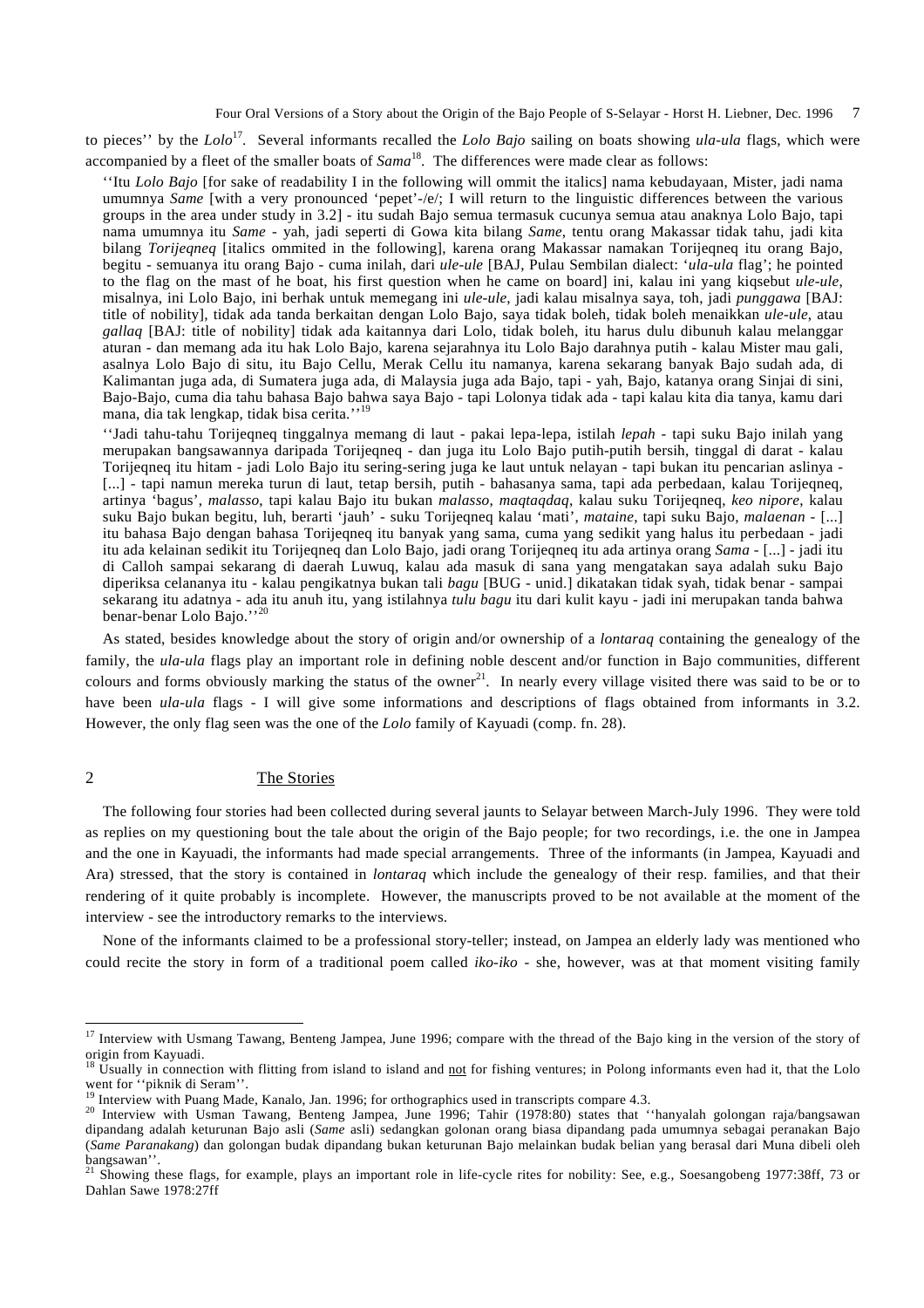members in Taka Bonerate. Other story-tellers mentioned at other places proved to have died recently, and younger informants declared, that they had not been interested enough in the story to learn it by heart.

## *2.1 Jampea Version*

The version from Jampea was told by Usman Tawang, 63 years, of Kota Benteng. The informant stressed, that his account is a short version of a manuscript in his possession which had been rewritten after a lost *lontaraq*<sup>22</sup>; however, the rewritten version in *lontaraq*-script was not shown, but only a summary version in hand-written latin letters. A transcript of the interview is found in 4.3.1.

The narration started with the vanishing of the royal umbrella of the state of Gowa and the order of the Karaeng to search for it. The umbrella at last is found in between the belongings of a beautiful girl in Luwuq in a village called Calloh near a place called Bulu Puloe. The girl herself, named Caddiq-Caddiq Yamiq<sup>23</sup>, had been found together with a wooden chest in which was the umbrella in a *sampan* which had been drifted into a line of fishing stakes; her origin was mentioned as Malengkeri Lambata, and she had been blown out to sea by a violent storm. Her language was indistinguishable to the fisherman who found and adopted her. After the news of the refound umbrella arrives in Gowa, the King orders that the girl together with her foster parents should be taken to Gowa, where they marry.

Caddiq-Caddiq Yamiq gives birth to a child; the King does not understand her language, though. The girls of Gowa which walk along the house of the King sing a *kelong*-song which makes Caddiq-Caddiq Yamiq angry, so that she on the third occasion answers with an own rhyme<sup>24</sup>. Here the informant inserted, that one of the descendants of the marriage of Caddiq-Caddiq Yamiq with the King of Gowa was Rommeng, the *Lolo Bajo* who first came to Jampea<sup>25</sup> and elaborated about the fights with the Seram people who ruled the island at that time.

One day the King decides to sail for a picnic (MAK, SEL *nganre-nganre*: 'eat-eat') to a place called Sanrang Bone in a boat called *Lambere Bajo*<sup>26</sup>. As the boat cannot be pushed to the sea, it is decided to call Caddiq-Caddiq Yamiq for help; when she touches the stern of the boat and chants a *kelong*, the boat ''jumps'' into the sea by itself. After the boat has left she recites another *kelong*27.

Asked about the story of Sawerigadings boat and it's relation to the Bajo (something of importance in the other versions), the informant maintained, that he knew the story about the twins, that the girl was raised by her uncle who later on rejected to the marriage and pointed out a tree to be felled for building a boat. He related, that the blood of 40 girls was necessary to cut the tree. However, he did not mention anything which might show connections between the story of Sawerigadings voyage to Cina and the Bajo; as the pronounced topic of the whole interview was the quest for an explanation of the origin of the Bajo, I feel that he would have tried to point out links if he had thought them to be admissible. Moreover, when the conversation went to other versions of the story or *lontaraq* containing it, he insisted that the *lontaraq* of Puang Mappe of which he had knowledge by Mappe's stay on Jampea (see 2.4) is "tidak cocok" - although he admitted his relationship with that family.

#### *2.2 Version from Kayuadi*

The Kayuadi version was related by Lepo, about 70 years, reputedly male head of the *Lolo* family of Kayuadi. The story was recorded on an evening occasion specially arranged by the family to record the ''Story of the Origin of the Bajo'', attended by several other senior members of the family. The informant stressed, that he had learned the story from his

 $^{22}$  The original got lost in the second world war during an allied air attack on a Japanese ship lying in the harbour off the island of Katelang: After the frightened inhabitants came back to their houses, all *lontaraq* in possession of his family had vanished, presumably stolen.<br> $23 \sqrt{14}$ 

<sup>23</sup> MAK *caddiq*: 'small'; a spelling *caddiq-caddiamiq* (in *lontaraq* possibly written as ) would mean 'of medium smallness'

<sup>24</sup> The informant gave the following version: ''*Kontu jukku andangan, manyareqna mapalanra, anak bayoa niagamma juru tope*'' answered by ''*Teako jari bajoku, naikna battu ri jeqneq, niapi Bajo, niapi Somba ri Gowa*''. As this and the other *kelong* in the stories

<sup>&</sup>lt;sup>25</sup> I will return to the genealogy of the *punggawa* of Jampea in 3.2.<br><sup>26</sup> Lambere designates a type of fast sailing boat whith long waterline and length/breadth ratio of less than 3,5:1 (information by master boatbuilders from Lemo-Lemo)<br> $^{27}$  The two boat boats and the set of the set of the set of the set of the set of the set of the set of the set of the set of the set of the set of the set of the set of the set of the set

<sup>27</sup> The two kelongs had been cited by the informant as follows: ''*Sorongmi lambere bayo, lampa naung ri Segeri, maressa-maressa ri bawana Sanrang Bone*'' and ''*Lampami Lambere Bajo, rua lalang paggayunna, ri lalang daeng, ri lalang anak pattola*'' - see fn. 24 and 4.3.3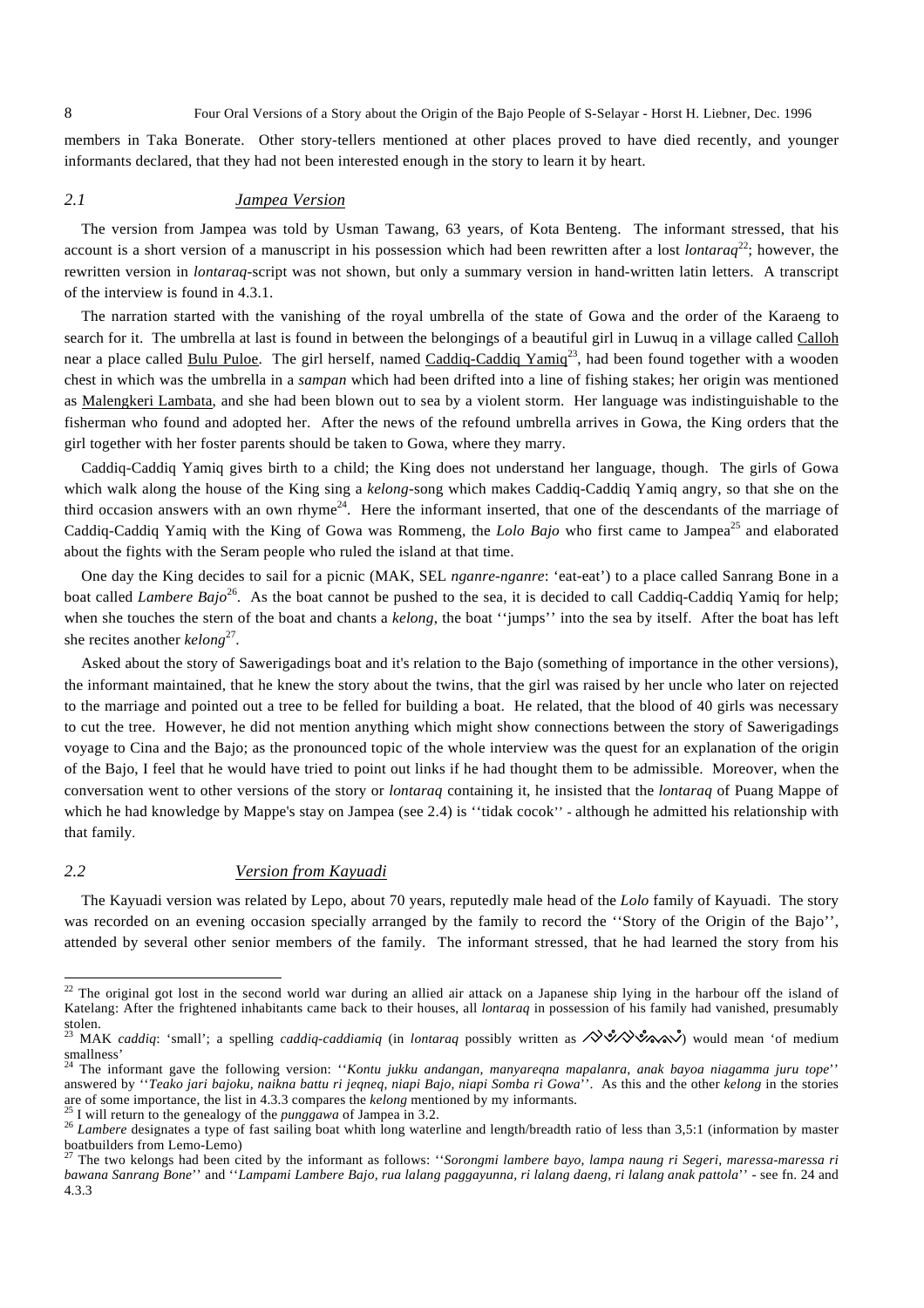father, but that there is a *lontaraq* which should contain the narrative written on leaves in golden letters; however, the manuscript had been taken to Salamung near Kupang by his brother. To consult it, one has to take along the original *ulaula* of the family as a sign. During the narrating some points of the story got mixed up (e.g., the fact that the twin-sister suggests the tree because in Cina there is a girl which can replace her), but were apparently obvious to the listeners, so that I feel it reasonable to arrange them in a more logic order in the following; a transcript of the recording is found in 4.3.2. After the story had been told, the *ula-ula* of the family and a bundle containing some "peninggalan nenek"<sup>28</sup> were shown; when everybody was examining these ''peninggalan'', an old lady fell in trance, dramatically shouting under tears in Bajo, ''Don't disturb my belongings''. At that moment I stopped interviewing in order not to cause further commotion.

The story begins with a pair of twins in Luwuq which is separated at the moment of birth. Grown up, the youngster (whose name is not remembered) joins for a cock fight under the house of his grandfather, of whom he, however, does not know. He finds a long hair hanging down from the floor of the house, assuming that there is a girl living in the house. Back at home he urges his mother to arrange a marriage; she refuses, explaining that the long hair belongs to his twin sister. The lad rejects her reasoning as he has never heard about a twin sister and persists, that the girl must be somebody else's daughter. As he does not stop pressing his mother, the girl at last is called to the house of her mother and introduced as the lost twin sister; though, the boy's love even increases. The girl refuses his wish to marry, explaining that she is his twin sister. She points out the daughter of the King of a country called Cina and a huge tree called *bulanreh* which would be enough to build seven boats. It proves impossible to fell the tree, as the bark turns into stone; the cleavers broken during the attempts form a small hill close to the tree. Returning from the forest, he presses again the girl to marry him because he cannot fell the tree. She, however, offers to help and surrounds the tree three times, after which it can be felled.

In the crown of the trees a huge number of birds nest, so that when falling down their eggs break, causing a flood out of which the river Palopo emerges. A Bajo girl called Basse (another unknown sister of the young man who sails to Cina) who is looking for tripang on the sea shore is drifted off in her sampan by the flood. The flood washes the sampan with the girl in between Kabaena and the Bugis countries, where the wind changes and drifts her through the Straits of Selayar to Gowa. The sampan strands in a row of fishing stakes. The owner of the fishing trap finds her and takes her home, but cannot grasp her language. After some time the King of Gowa hears about the girl and marries her to his son. Basse gives birth to a male child. While she is away for a moment, her husband soothes the crying baby by a *kelong*<sup>29</sup>; the mother hears it and feels insulted. After she is back looking for the baby and he below the house, she answers the kelong with an own rhyme<sup>30</sup>. Hearing the rhyme of his wife, the King of Gowa knows that he had married a Bajo lady.

When she did not return home, the father of Basse who is the King of the Bajo, orders his folk to go and look for her; if she cannot be found, he will cut them all into pieces as fine as sand. The Bajo disperse all over the islands but cannot find the girl. Facing the vow of the king to cut them into pieces, they do not dare to return. News arrive, that Basse is in Gowa married to the King's son; her parents decide to move to Gowa.

Meanwhile seven boats had been built in Luwuq, one of them called Saberigading<sup>31</sup>. The boat Saberigading, manned with Bajo, sets sail for Cina; however, when waiting for a good wind at a place called Padang Aceh in Sumatera, the boat turns to stone in the anchorage. Of the fate of the other six boats nothing is known.

### *2.3 Version from Apa Tana*

l

This version, told by Umbo Kulle, about 60 years, was related in between a story of the reason for a recent Bajo migration from Bone to which I will return in 3.2. The story was told in two very short fragments only; I however, include it here

<sup>28</sup> The *ula-ula* is coloured red, made out of coarse cloth named ''*kaing kassa eja*'' (MAK) which partly fell apart; breadth on top about 40cm, length could not be measured as the flag was folded and the cloth seemed to old to be opened without ripping it, but guessed about 5-6m; on front of broad top part two seahorse-like animals, white, red eyes, blue decorations, called ''naga'', and a white semicircle rimmed by a blue piece of cloth, explained as ''bulan berlindung di awan''; left and right two ''tangan'' of about 1,5-2m by 7-10cm; the flag had been "renewed", "copied", as the original prooved to old for use in ceremonies; one copy is in Rajuni, the other one stayed with the family in Kayuadi; copied flag is about 4m long, shows male genitals and legs; as well as on the original there is no "kepala" (I will return to this in 3.2). The bundle contained an old sarung, several small boxes made out of leaves, some betel leaves, some maizeleave cigaretts with rests of tobacco inside, an egg (!), three small hand fans made out of cardboard and a piece of coloured string woven into a thick tassel, probably used for chasing flies.<br><sup>29</sup> Auleg jukku andangang, manyereg namapalanna, anak bajoa niagamma julu topi - for a translation see 4.3.3

<sup>&</sup>lt;sup>30</sup> Teako cali bajoa, caqcaraq torijeqneqna, niapi Bajo, nania somba ri Gowa. The informant added at this stages two other kelong- see 4.3.2 and 4.3.3

 $31$  The informant gave several names for the boat: Saberigadeh, Saberigading, Sabergading, Sehergading - see 4.3.2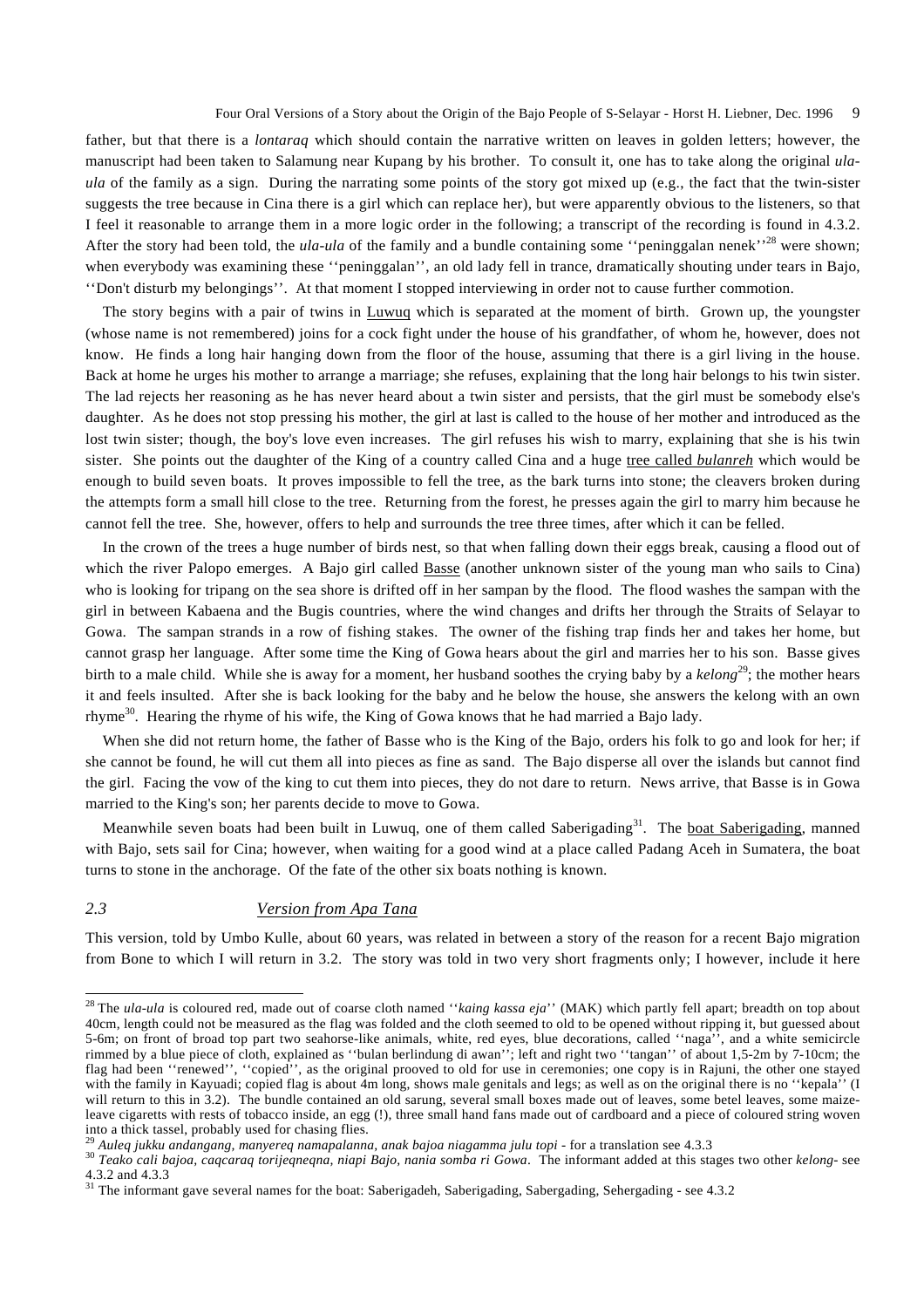because of the motive of a girl found in a bamboo, which is unique to this story only. The informants gave no placenames except some locations connected with Sawerigadings sunken boat.

When the tree for the boat of Sawerigading is felled, the breaking eggs of the birds nesting in the tree cause a flood which drifts a bamboo into a line of fishing sticks. The owner of the fishing trap throws the bamboo repeatedly back into the sea; as the same bamboo is found again and again, he at last decides to take it onto shore. When he splits it open, a beautiful girl is found inside. The news about the girl are heard in Gowa; the King of Gowa marries the girl. Their offspring become the Bajo. Sawerigadings boat sinks in the Straits of Selayar, where parts of the wreck are still to be seen at Pamatata; the white water caused by currents in the strait is said to be the water used for washing the rice on board.

Another flood and a storm in Luwuq drift away the daughter of the Bajo king while playing on the shore. The Bajo people are ordered to search for her and not to return if they cannot find her; so they disperse all around the islands.

The informant made no attempt to combine the two fragments, but maintained, that the unknown origin of the girl proves the fact, that the Bajo do not descent from normal man (''tidak diperanakan dengan manusia'').

# *2.4 Oral Version of* Lontaraq *of Ara*

By questioning I was able to trace the odyssey of one of the *lontaraq*: Informants from Kanalo and Kambune in Pulau Sembilan gave hints, that during the Darul Islam revolution the *lontaraq* of their family had been taken to Pulau Bembe near Jampea by it's owner, where other informants mentioned a person now living in Labuang Mangatti, Jampea mainland, who "for sure" kept it in his house after the original owner died. This last person pointed back to Ara, where now lives the offspring of the mentioned original owner. However, arriving in Ara I was told that the *lontaraq* recently had been taken to Labuan Bajo in Flores to prove the noble blood of a member of the family who felt offended by the local Bajo. However, Bp. Johari, son of a famous Bajo trader by the name of Puang Mappe who owned the mentioned *lontaraq* volunteered to tell what he knew from reading the manuscript.

The *lontaraq* is said to be about 1mx1m, written on leaves in gold script, and contains the genealogy of Puang Mappe's family as well as parts of the genealogy of the kingdoms of Bone and Gowa. Following the informant in Labuang Mangatti, the manuscript is set up in a circle with the royal lines of Gowa, Bone and Luwuq on the rim, and that of the *Lolo Bajo* in the centre. I personally doubt, that a manuscript of this size which is said to contain the whole genealogy of the Bajo tribes can besides hold the obviously quite long and detailed story of the origin (of which he anyway only told the part having to do with Sawerigading's boat and voyage), so there either must be additions on further pages or several *lontaraq*; however, as the informant in Ara proved to be very versed in the legends around his people, it - as with Usman Tawang from Benteng Jampea- is imaginable that he did put together several stories which he knew either by hear-say or from reading other *lontaraq*; however, he never lost the flow of the story and told it quite fluently.

This version too begins with Sawerigading's wish to marry his twin-sister called Abeng who had been raised by her uncle. Sawerigading comes to know about her because of a 7m long hair which he finds under the house; he by no means can be made believe, that she is his twin sister. Abeng herself -met by force- rejects Sawerigading's wish, but mentions We Cudai, her cousin (''sepupu sekali'') in Cina. As there is no boat, Abeng points out a tall tree in the forest near Bulu Puloe. Sawerigading breaks forty axes, but the tree cannot be felled. Abeng advises him to sacrifice 44 virgins and 44 young men and soak the tree in their blood; this attempt fails, too. At last Abeng herself fells the tree by means of her weaving knife.

The tree sinks down into the sea; Sawerigading is disappointed and again presses Abeng to marry him. She refuses and tells him to wait for seven days. After the seven days seven complete boats including crew appear, and Sawerigading is asked to sail. As a sign Abeng presents him with a ring which will fit on We Cudai's finger. Sawerigading takes along the yellow *ula-ula* flag now in possession of the informants family. On the way the sail of Sawerigading's boat cuts all mangroves of Buton to the same height; Sawerigading seven times fights enemies on sea. Arriving at Cina, he by chance sees We Cudai on the veranda of her house; exchanging a short glance they directly fall in love. This short eye contact is enough for We Cudai to become pregnant.

For marrying We Cudai, Sawerigading is asked for a cock fight against her father's famous cock. As he did not take along his own fighting cock, he returns to Luwuq. Sawerigading's magic cock -a disguised cat- in one jump wins the fight, and the allowance to marry is obtained. After some time the couple decides to sail back to Luwuq. We Cudai, being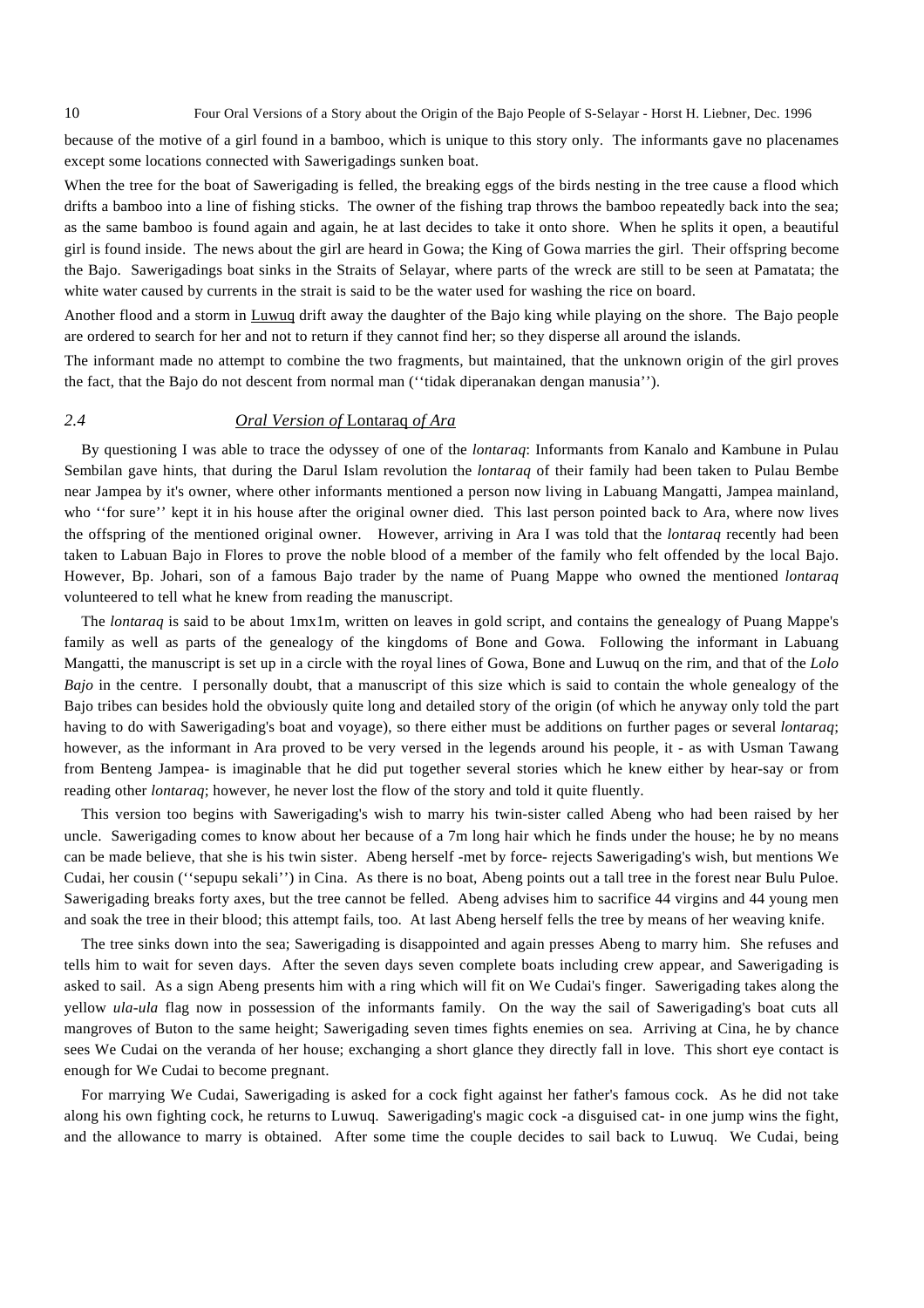pregnant, wishes to eat a special manggo (*pau jengki*<sup>32</sup>); they stop at Sumatera, where the magic cat-cock has to fetch it from the tree because the paddles of the prau cannot reach that high. The cat is ordered to stay in Sumatera to become king of the forest, the reason for the Bajo people's acquaintance with Sumatera's tigers<sup>33</sup>.

Continuing the voyage home, the steersman by name of Baco Batah<sup>34</sup> falls asleep, so that the boat makes land at Bonerate. Setting course to the north, the boat strands on Selayar, where I La Galigo is born. At last they manage to sail on into the Bay of Bone, where We Cudai before arriving at Luwuq washes the bloodstained sarongs used during the birth of I La Galigo in the river of Jeqne Majai ('Red Waters'). All-in-all she gives birth to three children.

When tumbling down, the tree had divided the hill of Bulu Puloe into two, and a flood was caused by the breaking eggs. A girl called Sitti Manurung was washed out to sea in her *sampan*, and at last drifted to Makassar where she married the King of Makassar. The informant did not elaborate on the events in Makassar; instead he claimed, that the crew of the boat were Bajo people, while the girl drifted onto sea by the flood of eggs became the first *Lolo Bajo.* He at first stated, that Sitti Manrurung was the first child of Sawerigading and We Cudai which was born after that momentous first eye-contact, but after further questioning withdraw when he realised that this was not possible as the boat used to sail to Cina was still to be built. He maintained that precise information must be in the *lontaraq*, and mentioned one of Sitti Manurung's offspring by the name of Andi Mallaniu Pattarani. However, on a last piece of the *lontaraq* which still is in Ara there is said to be the sole name of <u>Lamun (Lanun?<sup>35</sup>)</u> Rirana, said to be the one who "melantik *Lolo Bajo* pertama".

A second informant produced an abbreviated genealogy of the family of Puang Mappe made by him in course of a research about history and social status in Ara conducted by Thomas Gibson during 1989<sup>36</sup>. However, in the genealogy written on a torn piece of paper no clear distinction between sexes is made, and generally only one name of a couple is given, so it was necessary to decide the sex of the mentioned persons by their names only - on first glance it seemed quite obvious, that a mainly matrilineal order was followed. Here the first name mentioned is Karaeng Bonto Biraeng, who is said to have some obscure connections by intermarriage of several cousins to a person called To Ussuq (see below). Out of a marriage of To Ussuq a lady called Basse I Lolo Papu is born, who again gives birth to Dg. Maserang. Sarinah, child of Dg. Maserang, was too said to be born out of the spray of the sea. Her daughter Rukka was the one who decided to move onto the sea, while the other children chose to live on land. Next one in the line is Mallaniung Pattarani, followed by Mappe Dg. Silasa, the father of Johari.

#### 3 Some Conclusions

l

As mentioned above, for the Bajo these stories function as a means of defining social positioning inside the group itself: Those who know about their descent, by it as obscure as this, can claim the rights and fame of *Lolo*. By connecting their history to the two best known kingdoms of South Sulawesi, Luwuq and Gowa, this is extended onto an inter-ethnical level: A people who presumably immigrated into Sulawesi ''out of nothing'' after the main ethnic groups of the peninsula had been well established quite probably felt the need to place themselves as favourable as possible into the political structure found at their arrival, which was arranged around lines of noble descent leading back to the mystical figures of the *To Manurung*, "those who descended from the heavens"<sup>37</sup>. With these stories, the Bajo even go a bit further than could be expected: They manage not only to claim a close relationship to the kingdom of Gowa, but moreover relate themselves to

<sup>32</sup> Following the summary of the La Galigo version by Arung Pancana, BUG *pao jengki* is a giant tree ''yang berakar di Dunai Bawah dan tumbuh sampai ke langit'' (Toa et.al. 1995:25) which Sawerigading encountered on his first expedition to the underworld done before the famous voyage to Cina; concerning the geographical knowledge deductable from the I La Galigo Pelras (1996:75) explains: ''In the far west lay the island of the 'Pao Jengki' (the 'mango tree from Jengki'). The Bugis name 'Jengki', like the Javanese and Malay 'Janggi' corresponds to the Arabic 'Zanj', which points to the lands west of the Indian Ocean. This giant tree is said to be full of gigantic beings and to reach the sky; stones supposed to come from ist giant fruit are still kept as betel boxes and prized as treasures by princely Bugis families. They are in fact shells from the Seychelles double coconut, which grows only in the small island of Praslin and is thus indeed a product of Zanj.''

<sup>&</sup>lt;sup>33</sup> The informant inserted a story of a visit to Sumatera, where he managed to stop a tiger by mentioning Sawerigading's cat.<br><sup>34</sup> Nurhayati (1993:58) in her list of Sawerigading's crew does not mention this name.<br><sup>35</sup> La piece of *lontaraq* was not shown to me. It will be pointed out, that there is a good possibility for Seram people to have close connection with the Bajo of the area.

 $36$  As the next photocopy machine is in Bulukumba and I was forced to leave the next day for Ujung Pandang, I could not ask to borrow the paper to make a copy.

<sup>37</sup> About the importance of the *To Manurung* concept in South Sulawesi state structure see e.g. Mukhlis und., 1993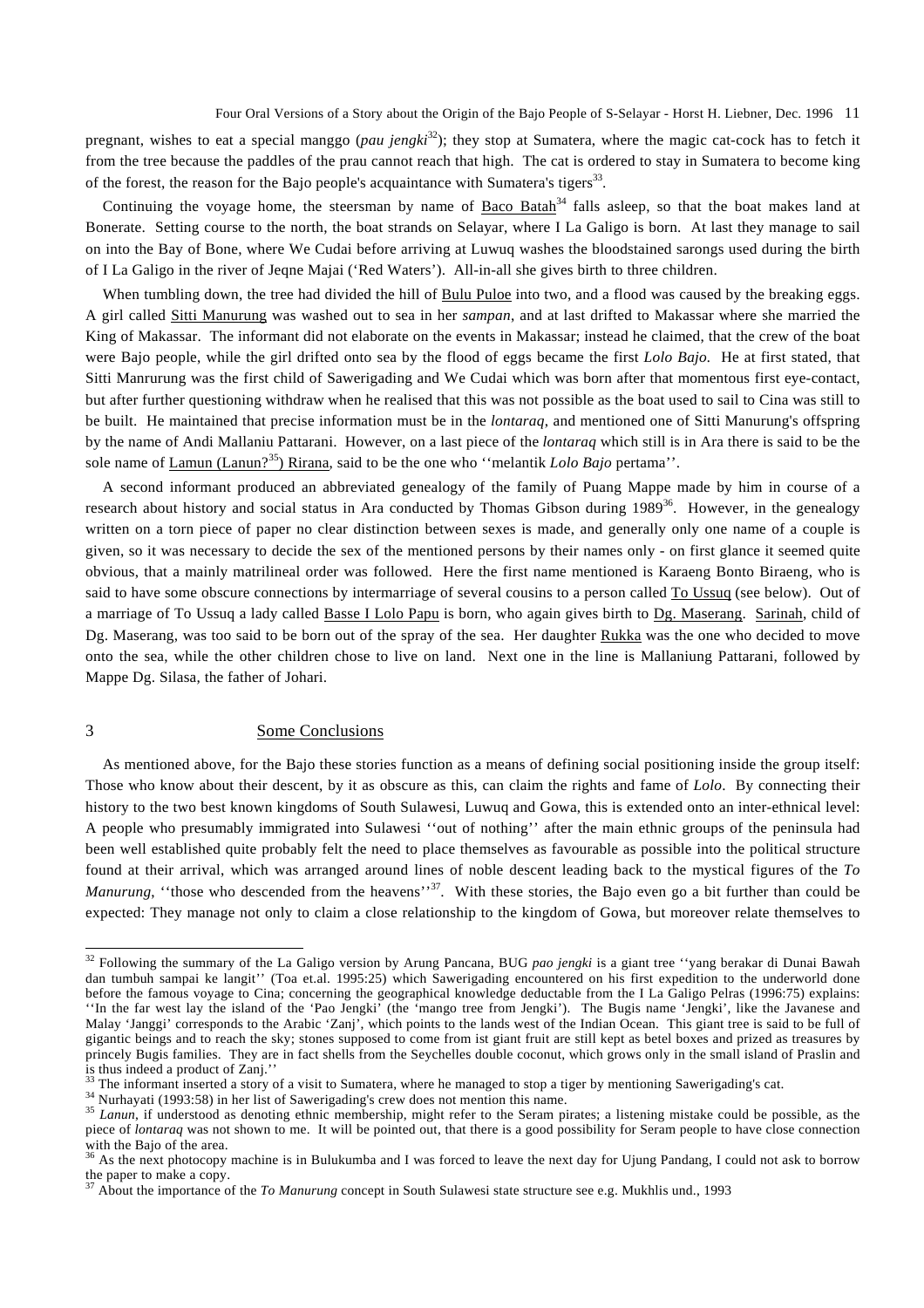the famous figure of Sawerigading, whose association to the royal genealogies of South Sulawesi (except Luwuq) is obscured by the circumstance, that he and the other members of the first house of rulers of Luwuq return to the heavens from where their forbears once descended, leaving the population of the reign in a state of anarchy which only ends with the arrival of the *To Manurung*. As the motives taken out of the myths around Sawerigading (who sometimes even is said to be of Bajo origin or at least to have employed a Bajo crew)<sup>38</sup> which are found in the I La Galigo epos mainly revolve around the episode of the building of the boat used for the voyage and the voyage itself, it is quite obvious that the seaorientated Bajo here tried to create social and historical "space of their kind"<sup>39</sup>, i.e. a 'sea-based', non-terrestic reasoning for their presence in South Sulawesi. This is further emphasised by the absence of references to sacred items like the *gaukeng* which in the Makassar and Bugis realms are perceived as token of rights on land and the associated social structures<sup>40</sup> - only in the version from Ara the *ula-ula* flag, Bajo symbol of the right to rule, is taken along on board of the ship sailing to Cina, while the other *gaukeng*-like item mentioned in the stories, i.e. the umbrella found with Caddiq-Caddiq Yamiq, professedly belongs to the King of Gowa.

Reasoned by this story, Bajo informants repeatedly pointed out special rights in their relations to the royal houses of Gowa and the Bugis kingdoms: Bajo, for example, are allowed to enter the palace of Gowa without asking for permission in wet sarongs only or cannot be hindered from taking along sand from the sacred sandpit of the Kingdom of Bone. On the reverse, several royal families of South Sulawesi claim relationship with the *Lolo Bajo*, and the Makassar *kelong* cited by the informants are well known and readily accepted by Makassar people, though there are minor differences in rendering and pronunciation. However, in the chronicle of the Kingdom of Gowa itself the royal line starts with the marriage of a female *To Manurung* with a certain Karaeng Bajo/Bayo, who together with his brother Laki Padada had come from an unknown place in the south<sup>41</sup>. In Selayar it even was said, that "an  $Opu$  (Selayar noble title) without Bajo blood in his veins is a deceiver'<sup>42</sup>. Accordingly, some *lontaraq bilang* and *ula-ula* flags now are said to be in possession of Selayar nobles: The *lontaraq* of the *Lolo* of Guang for example is rumoured to be in the palace of Batangmata, and an *ula-ula* flag is shown on ceremonies of the *Opu* of Matalalang.

'Defining status' here does not only mean glorifying one's own origin, but, too, belittle or even ridicule the origin of others. Johari, for example, wove into his story of Sawerigading's voyage a most unfavourable tale about the origin of the *Opu* of Selayar: While waiting for the boat to be repaired after the stranding in Selayar, Sawerigading urinates onto a stone; the urine is licked up by a pig which in course gives birth to the first *Opu* of Selayar. Even between the *Lolo* themselves rivalry about the 'true story' is felt: As cited, Usman Tawang rejected the version of the story contained in the *lontaraq* of Puang Mappe; Johari stated, that Usman Tawang actually is not genuine Bajo, but that his mother had been born in Takalar.

### *3.1 Common Motives: Sawerigading and 'the driven-off Princess'*

Origin stories of various groups of sea-nomads found in the available literature<sup>43</sup> vary widely, but those associated with maritime nomads living east to a proposed line between Sarawak and Java generally contain one common motive, i.e. dispersal caused by leaving an ancient dwelling which is located in a land of some reputation. In the better part of the stories this is associated with a girl of noble blood who is said to be a princess of the Kingdom of Johor or the daughter of a ruler of the ancestors of the sea-nomads. In some of the stories she is driven onto sea by a storm or other more or less natural forces, in others she is kidnapped by force; commonly the sea-nomads who are her escort or who are ordered to search for her did not return to that place of origin out of fear facing the father of the girl.

<sup>38</sup> In a very fragmented rendering of the story and the genealogy of the *Lolo Bajo* told at Kanalo the informant managed to include Arung Palakka, Sultan Hasanuddin, Puang Janggoq (a character of some importance for the history of Bira) and several other famous historic figures. I, however, at that occasion was not all prepared for recording or noting down what was told; the informant anyway pointed to Johari as the owner of the *lontaraq* which he claimed as his source. 39 Tauchmann 1994:2

<sup>40</sup> See, e.g., Mukhlis 1993:18: ''Para bangsawan sebagai pemilik tanah [...] pada umumnya memiliki *gaukeng*, benda yang erat hubungannya dengan tanah, karena tempat ditemukannya *gaukeng* selalu dianggap sebagai *posi tana* ('pusat tanah'). *Posi tana* selalu menjadi daerah atau kawasan inti dari satu komunitas. Pemegang *gaukeng* dianggap sebagai wakil yang menerima kekuasaan oleh<br>kekuasaan supernatural yang dianggap sebagai pengawas tanah dan pemerintahan atas komunitas yang

<sup>&</sup>lt;sup>41</sup> Patunru 1967:3-4 cited in Soesangobeng 1977:5; Mukhlis und.:1 has Karaeng Bajo originating from Bantaeng<br><sup>42</sup> Interview with Andi Fatimah, Ibu Dusun Kayu Pandah, May 1996<br><sup>43</sup> South and South-East Sulawesi: Soesangob 1985:15ff; Sopher 1965/77: 158ff, 345ff, 406; others: Sopher 1965/77:63ff, 124-5, 141-2, 345ff; Yap 1993:5-8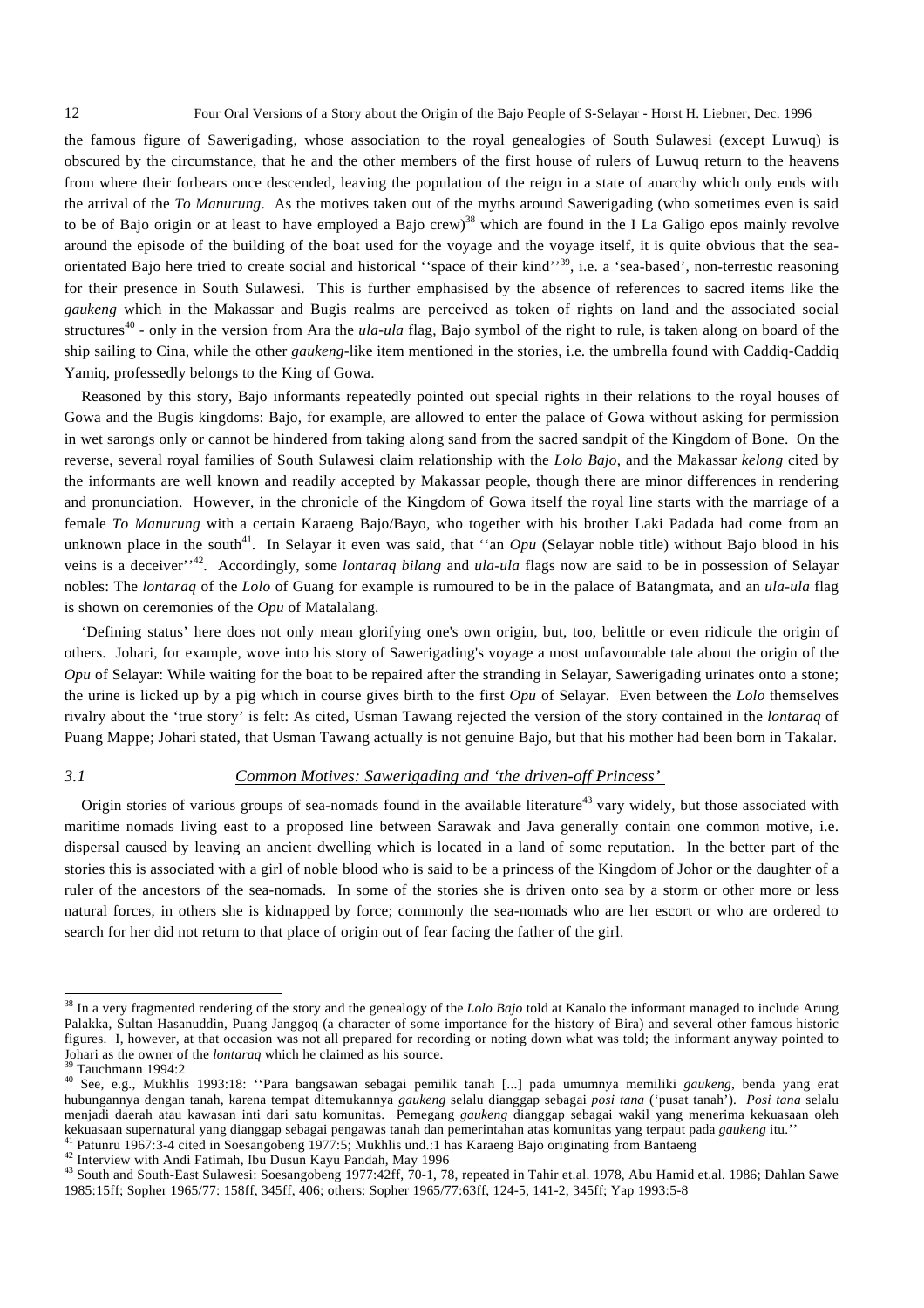Though divergent in setting and details, the stories collected around Selayar, too, evolve around this motive. Moreover, in all stories the girl at last is married to a King (or his son) of Gowa; the offspring of this marriage become the *Lolo Bajo*. In a version of the story collected by Soesangobeng on the island of Sapondak Mandarek near Kendari, Southeast Sulawesi, the girl after some years decides to leave Gowa and moves to Bone; in other versions found in the literature she leaves for an unknown destination - my informants, though, seemed to be contended with having her staying happily at Gowa. In the stories related in Apa Tana and Kayuadi the Bajo are ordered to search for the lost girl by her father; in the other two versions the informants only referred to the genealogy of the *Lolo*, so that a reason for the dispersal of this group of probably 'common' Bajo apparently did not matter. However, none of my Selayar informants mentioned Johor as place of origin of the girl in his account of the story, but instead they always located it around Luwuq<sup>44</sup>.

A detail common to the stories from Selayar is the row of fishing stakes (Indonesian as well as SEL, MAK *sero*) into which the *sampan* or bamboo with the girl is drifted. One of Soesangobeng's informants mentions the same motive, while in another version the girl demands a reception in official custom. However, the location of the *sero* differs: While Usman Tawang sees it at Calloh ''in Luwuq'', the other informants place it into the vicinity of Gowa. 'Calloh' -or the 'Bajo/Meraq Cellu' mentioned by the informant from Kanalo (see interview cited in 1)- quite probably refers to the nowadays Bugis village of Cellu to the west of Bajoe near the city of Watampone (Bone): Soesangobeng (1977:19) states, that the Bajo inhabitants of the harbour area of Bone left ''around 1825'' (the date of the Dutch attack on the harbour of Bone known as the First Bone War - comp. 3.2) to open a new village in Lasareng (about 25km to the south of Bajoe for this and the following see map 4.2.2), some of them returning to the vicinity of Cellu where they believed to have lived before after the village in Lasareng was attacked by Darul Islam forces. Arriving in Bone, they had to realise that meanwhile sedimentation had moved the shoreline; in contradiction to the black and muddy new shore, the old location, now farmland, consisted out of red soil, *tana mirak* in Bajo. Dahlan Sawe (1986:19-21) in a somewhat confusing way explains, that the first Bajo on arrival at Bone established a permanent mooring off the village of Cellu, and were ordered by the King of Bone to move to Bajoe to defend the harbour area after sedimentation moved the shoreline to the east<sup>45</sup>. The ongoing sedimentation is rendered by the informant from Kanalo by locating Meraq Cellu ''about six kilometres inland'' from the modern settlement.

However, the name Bulu Puloe given by Usman Tawang as well as Johari (quite probably the Buluq Appoq of Soesangobeng's informant from Kolaka) could be associated to the small islands off the entrance to the river of Cerekang near Malili. In this respect Usman Tawang's version having the girl set adrift from a place named Malengkeri Lambata without the interference of the flood caused by the falling tree reminds of one of the accounts rendered by Dahlan Sawe, where a daughter of the King of Johor is found in Luwuq and the Bajo after their arrival there in search of the princess settle at the estuary of the Cerekang river. In the latter version the flood caused by the felling of the tree for Sawerigading's boat drifts the Bajo folk off to Malili (though very close to the river nowadays called Cerekang - see map 4.2.2), where lateron another girl by the name of Puteri Papu (compare to the Basse I Lolo Papu in the ambiguous bit of a genealogy obtained in Ara and the Basse in the story from Kayuadi) is driven out to sea again, causing the whole Bajo population to leave in search for her. Another place repeatedly mentioned by informants of Soesangobeng is 'Usuk' (again near today's Malili), variably said to be the place where Sawerigading felled the tree or the original location of the Bajo people. My informant in Kanalo rendered this placename as 'Wosuq', explaining that the Bajo derived from there before they moved to Meraq Cellu though he during the interview made no attempt to connect this place with Sawerigading's boat. There, however, is a mountain which is associated with the first descendents of the Gods on Earth by the adherents of the *Tolotang* religion near today's village of Ussu in the vicinity of Malili<sup>46</sup>; in the short genealogy from Ara a certain To Ussuq, 'person

<sup>44</sup> A yet other version of the story recorded by the author in 1994 during an interview with a *Lolo* from SE-Sulawesi met in Jakarta which revolved around the Johor-motive was readily accepted when replayed to people of Apa Tana in 1995.<br><sup>45</sup> In this account Lasareng is settled "setelah terjadi penembakan terhadap [seorang] *Lolo* yang bergelar Kapiten Sala B

tentara Jepang'' (Dahlan Sawe 1986:21).

<sup>46</sup> See, e.g., Mukhlis 1989, 1991; information about the mountain given by Sirtjo Koolhof, pers. comm. 1996. Pelras (1996:59) explicates: ''[...] the sacred hill called Punsi Mewuni, situated in Ussu' at the head of the Gulf of Bone between the Cerekang river and an equally sacred stream called Wae Mami, where Batara Guru, the founder of the Luwu' dynasty, is said to have descended from heaven. This hill is guarded by a very exclusive and impenetrable mystic community of about forty families. Bugis speakers in an environment of Mori speakers, they form the nuclues of a network of adepts called Tossu' (from *to-Ussu'*, 'Ussu' people') scattered all over Luwu'. Around the hill, and around the bay of Ussu', are several places associated with various La Galigo episodes [...] or related to the felling of the giant Welenreng tree. [...] According to oral tradition, Batara Guru's palace used to stand on top of the hill, which only adepts of the higher degrees are permitted to climb.''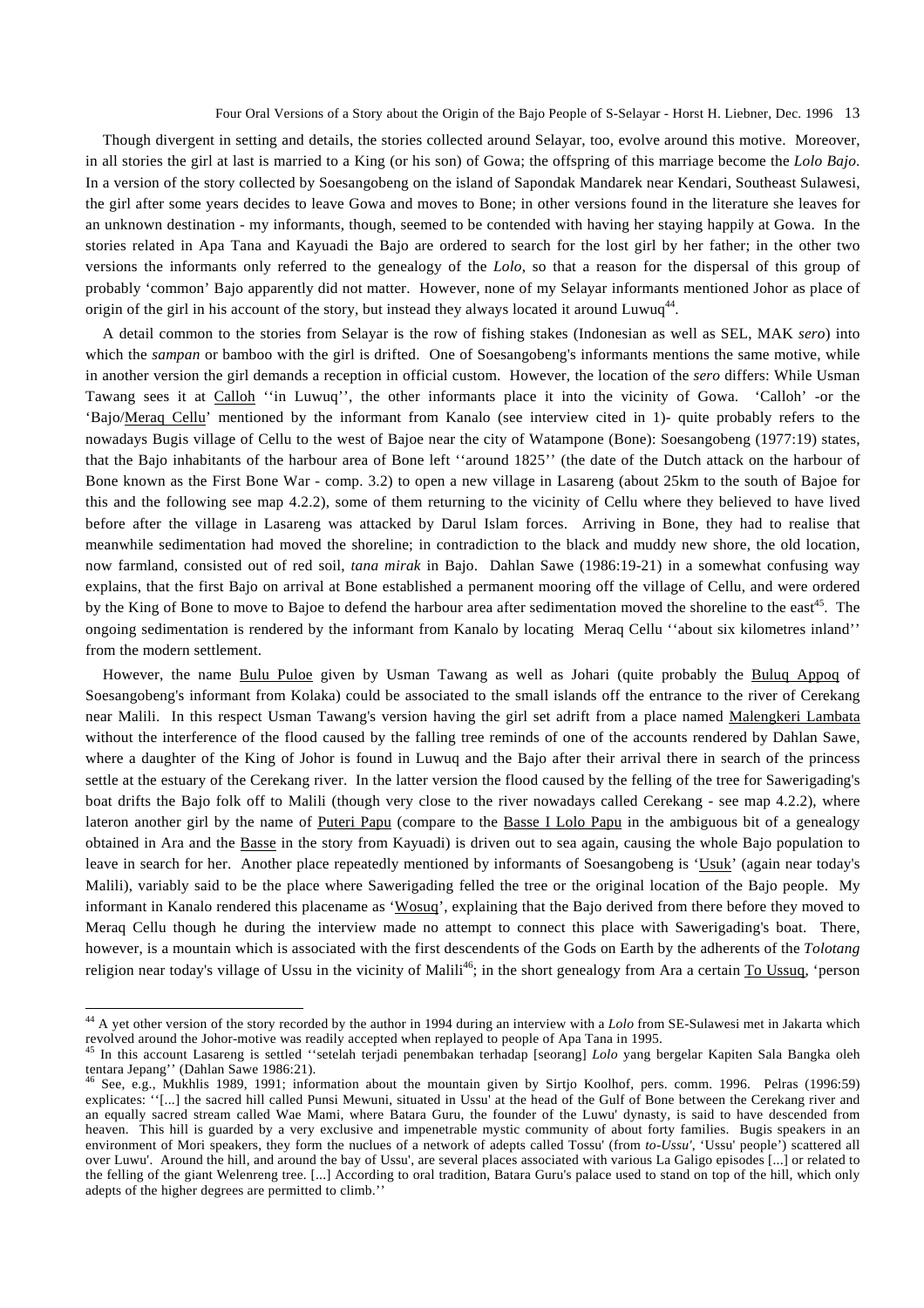from Ussuq', is mentioned as a parent of Basse I Lolo Papu. Yet it is around these places where the town of Wareq, the capital of ancient Luwuq is thought to have been situated.

Sawerigading as the perhaps most famous figure of the I La Galigo epos and his famed voyage to Cina play a role in many a folk tale around Sulawesi - see, e.g., one of the papers to be presented at this conference. In South Sulawesian folklore and believes he is given manifold roles, all of which are exploited to explain and justify unusual circumstances: There for example even exist stories of Sawerigading discussing with the Prophet Mohammed about religion, Sawerigading leaving a hand print on the Ka'aba in Mekkah<sup>47</sup> or Sawerigading being reincarnated in the person of the Prophet after his and his followers descend to the underworld at the end of divine rule in Luwuq<sup>48</sup> - as Mukhlis (1991) explained, a reaction on the introduction of the novel religion of Islam. ''Ketika spiritual mereka [the inventors of and believers in these stories] memasuki dunia yang semakin kompleks, maka ritual dan mitologi pun turut berkembang [...dan...] terasa keperluan adanya mitos-mitos aktual yang sesuai dengan kebutuhan [pada] ketika itu''.

Comparison of the versions of the story which associate Bajo dispersal with the felling of the tree used for Sawerigading's boat recorded by the author as well as those found in the literature shows, that the tale related by Johari of Ara gives the most detailed account of the events and names which are found, too, in the La Galigo original<sup>49</sup>. As this version was related by someone who had read it's *lontaraq* original, it may be assumed, that the author of that *lontaraq* itself had access to a version of this episode of the I La Galigo. However, in most stories it actually is not Sawerigading's voyage and it's background which are important for the dispersal of the Bajo, but the flood caused by the breaking of the eggs found in the *welenreng*-tree<sup>50</sup>. Here we find an ongoing fragmentation and confusion of motives: While in Dahlan Sawe's most elaborated account mentioned above the flood of eggs is reason to only one of three migrations (Johor to Cerekang in search for a driven-off princess, Cerekang to Malili by the flood, Malili to Gowa via Pulau Sembilan and Tana Keke in search of a second princess), Soesangobeng's and my informants see only one girl set adrift and have the Bajo, beforehand settled at some place in Luwuq, swarming out in chase. The version of the *Lolo* of Kayuadi with the boat by the name of Saberigading only retains one motive of the original tale, i.e. the long hair of the unknown twin-sister found during the cock-fight (which however, I can only prove again in Johari's rendering), but adds a corrupted rendering of the Malingkundang story from the Minangkabau lands. Another motive common to the I La Galigo epos as well as the *To Manurung* myths, i.e. a bamboo which contains sendlings from the heavens, is mentioned in the version from Apa Tana, reputedly the proof for an unknown, 'non-human' origin of the first Bajo - this possibly is echoed in the name Sitti Manurung given by Johari of Ara. Where ever possible, my informants obviously tried to stress role and relationship of the Bajo in/to the events of mystical history in which the tale takes place: The Bajo princess is a yet other unknown sister of Sawerigading, Sawerigading's boat is manned by Bajo and displays an *ula-ula*. On the reverse, Nurhayati (1993:58) mentions in between the titles bestowed onto Sawerigading in a Bugis *lontaraq*-version of the voyage the name 'La Datu Lolo' - if we drop of the Bugis gender marker 'La', we are left with a genuine Bajo noble title.

The fragmentation of the tale is shown too in differences between the *kelong* which are woven into the story. 4.3.3 gives a list of some of the variants found in different renderings of the story; the ten *kelong* recited by a member of a *Lolo-*family from Rajuni were given even without relating them to the story, but explained as usually being recited on wedding celebrations of the *Lolo* of his island. Soesangobeng (1977:43, 44) stresses, that his informants from Bajoe (where Bugis and Bajo are used as languages of intercourse) could not give a translation of the *kelong* mentioned in their versions, but only rendered that ''Bajo and Gowan *adat* have to be honoured in the same way''. While in all places visited by the present author the Bajo are fluent enough in Selayar, a language closely related to Makassar, Rajuni is populated by mainly Bajo and Bugis, a circumstance which can explain the wrong spellings of the Makassar; though, when the *kelong* from Rajuni were written down, the informant corrected the spelling according to his knowledge while onlookers which were fluent in the language of Selayar directly translated and discussed the content, so that the question for the grade of comprehension of he original informant was senseless.

 $47$  Mukhlis 1991

<sup>&</sup>lt;sup>48</sup> Related by S.Koolhof after stories of the *Tolotang* of Amparita, pers. comm. 1996<br><sup>49</sup> There, however, is one motive which I believe to be to be a very 'Bajolike' idea: When sailing along the coasts of Kabaena and Mu the boom of Sawerigading's boat brushes the tops of the coastal mangroves, cutting them to the level heights still found today - the area since long was settled by Bajo from South Sulawesi.

 $50$  I will return to Usman Tawang's account in which Sawerigading is not at all mentioned in 3.2.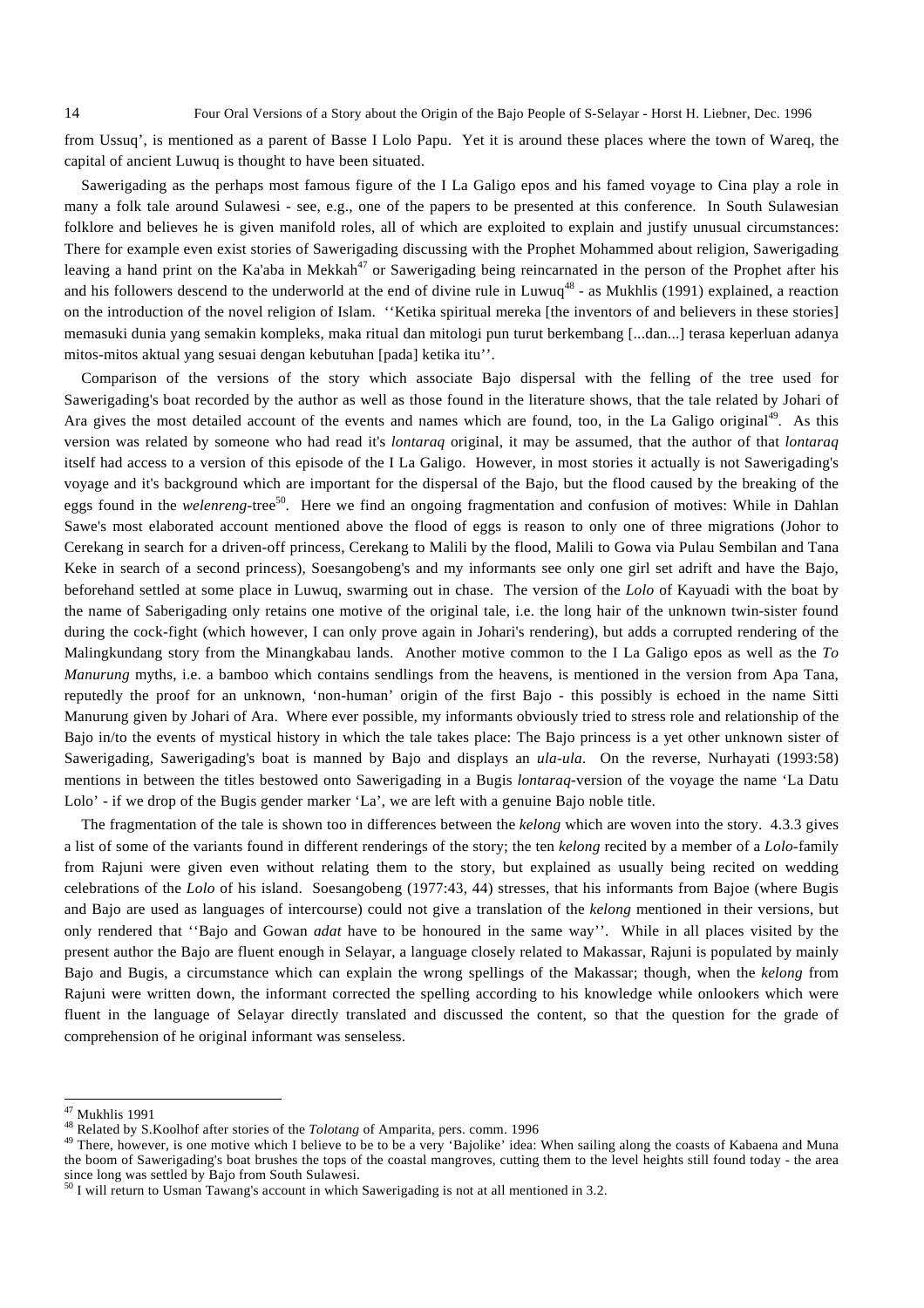However, there still is one startling bit of information related by several informants in Kanalo and Apa Tana: If a Bajo boat on sea faces trouble which cannot be solved, the last means is a verse called 'Kadang Diu' which appeals for the help of a couple of *Lolo Bajo* which are said to have ruled over the whole area. The verse was translated into Indonesian as ''Engkau nenekku yang tinggal di pulau ini, tolonglah anak-cucumu, selamatkan dalam perjalanan'', the island mentioned named Tinombu near Kendari where their grave is said to be, and the couple named La Ijo and Serine, after they had been given "kekuasaan kepada Allah" changed into Syek Ali Muhammad Nurul and Syek Patimah<sup>51</sup>.

# *3.2 Speculating on the Migrations of the Bajo of the Gulf of Bone and Selayar: The Genealogies of Jampea and Rajuni and the* Ula-Ula *of Kayuadi*

Migratory movements of a mobile people of sea-nomads in an island area like the Indonesian archipelago are difficult to trace, even more when we add the 'wanderlust' which Sopher finds to be a prominent characteristic of the Bajo and associated people: Vosmaer's description (1839:71ff) of the movements of the Bajo of Southeast Sulawesi may be taken as model for the perpetual mobility of the Bajo people in former times and the conditions reasoning new migrations. The echoes of movements in the early history of the Bajo in the Gulf of Bone found in the different versions of the tale of origin cited above show clearly the difficulties we face when interpreting the oral histories and myths in search for a historical outline of their migrations. Luckily Usman Twang of Jampea produced a hand-written dated list of the rulers of Katelang which starts with a certain Rommeng, reputedly a *Lolo Bajo* from Calloh who came to Jampea because ''he did not want to be commanded around''. The first date given during the interview, i.e. 1431 as the year when Rommeng ''found'' the island, may be a reading mistake: In some *lontaraq* Arab figures are used, so that a badly written 7 could easily become a 4; however, the following dates seem to be reliable enough. As there is no photocopying machine on Jampea, I here reproduce the list following my notes:

| Rulers of Jampea / Katelang:                                            | Kadhi of Jampea:                                                   |
|-------------------------------------------------------------------------|--------------------------------------------------------------------|
| 1. Romming + Atika (both Bajo) 1763-1797 [holds title of<br>punggawa]   | 1. H. Marsuki (Lolo Bajo) 1749-1808 [builds mosque on<br>Katelang] |
| 2. Salluna + Maemuna (both Bajo) 1797-1824 [holds title of<br>punggawa] | 2. Muhammad Kidi 1808-1855                                         |
| 3. Paqgama Dg. Pahallang + Saripa Rabia (Bira+Galesong)<br>1824-1851    |                                                                    |
| 4. Sulamin + Sapia $1851 - 1864$                                        | 3. H. Abdul Jawas 1855-1893                                        |
| 5. Jalaq + Haria 1864-1873                                              |                                                                    |
| 6. Balumbang + Halipa 1873-1887                                         |                                                                    |
| 7. Jammong + Rugaya 1887-1913                                           | 4. Sonno (Grandfather of the informant) 1893-1933                  |
| 8. Juma + Gung Nio (Selayar(?)+Chinese) 1913-1917                       |                                                                    |
| 9. Mohtar + B. Dg. Sinara 1917-1951                                     | 5. Husaini Dg. Maremba 1933-1945                                   |
| 10. Muhammad Nur + [unreadable] $1951-1952$                             | 6. Makkasolang 1945-1958                                           |
| 11. Dg. Majora + Hayatung $1952-1963$                                   |                                                                    |

Besides the story about the origin of the Bajo, Usman Tawang during nearly one-and-a-half days of recorded interviewing produced a profusion of information concerning migrations, family relationships (partly taken out of genealogies found in the mentioned book) and lots of bits of historical and cultural annotations. In the following I will confirm myself to some of the data about genealogies and migration. When arriving at Jampea, Rommeng and his followers (the informant mentioned the names Saiye Abdul Azis and Tuan Renreng) faced the resistance of several "Kapten Seram"<sup>52</sup> (mentioned names: Dolomang, Tarangganu, Datu Ringgiq, Ali Aba), who each guarded a part of the island. After some fighting peace was concluded; some of the Ceram captains left, while the others entered a treaty with the Bajo. As a sign the blue *ula-ula* of Rommeng and the yellow flag of the Ceram captains were exchanged and combined: When Bajo intended to visit Ceram, they had to show the "yellow above the blue"<sup>53</sup>, when Ceram people sailed to Jampea, the blue had to be on top. One of

<sup>&</sup>lt;sup>51</sup> Interview with Puang Made, Kanalo, Jan.1996

<sup>&</sup>lt;sup>52</sup> The 'Seram' or 'Ceram' here quite probably refers to a piratical people coming from Northern Maluku (comment by C. Pelras, December 1996); however, these people repeatedly were called 'Lanun', too, a name which denoted the pirates of the Sulu Archipelago but became a synonym for any kind of pirates - see below. Several placenames around Jampea -i.e., the Loboh Lanun (BAJ: 'Lanun Bay') on the island of Bembe- still echoe the presence of these priates.

 $\frac{53}{33}$  Out of the interview it is not clear, whether here two flags are made into one, or whether both flags had to be shown in the mentioned order.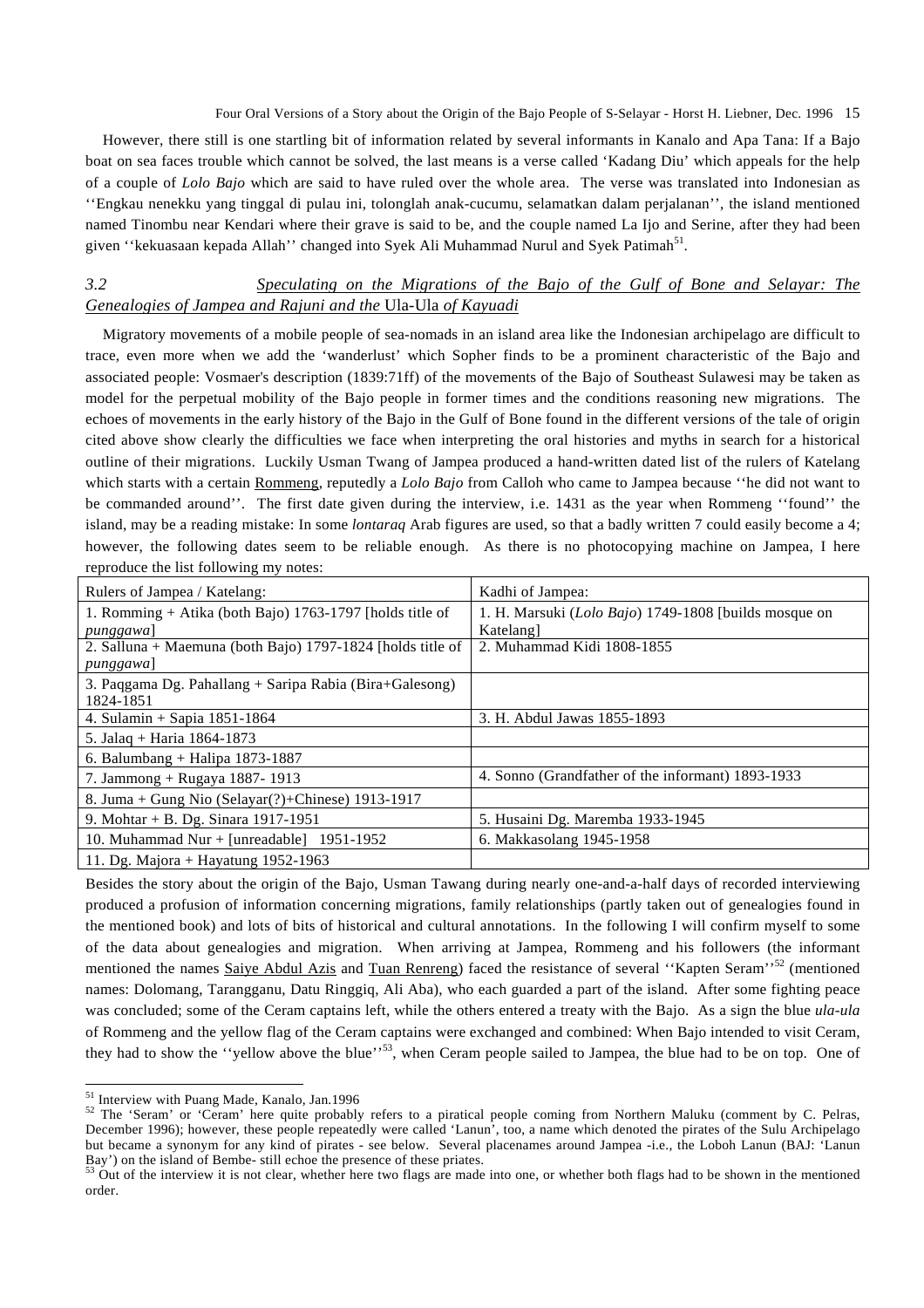Rommeng's three children, a girl called Jarimin, emigrated to Sumbawa, founding a new Bajo village at Bungeng. The Mandar *ula-ular* was explained by offspring of another line of the *Lolo* family: A Lady called Syaida Lilla Dg. Mamille emigrated to Mandar, taking along her Bajo *ula-ula*.

A village of some importance in the story of Rommeng's voyage to Jampea is Dongkalang on the island of Pasi off Benteng Selayar, where he is said to have stopped for some time before deciding to move further south. The local *Lolo Bajo* offspring claimed, that the Bajo people of Pulau Bembe and Labuang Mangatti are descendants of their family, and recalled fights with Seram pirates over the control of the Strait of Padang. However, their *lontaraq bilang* is said to have been taken away by Japanese during the Second World War, while the Bajo themselves burned the *ula-ula* of their family when the Japanese started searching for it. The informants in Dongkalang did not remember precise stories of origin, but related that they came from Bone and Luwuq to Dongkalang; the *kelong* of the story were directly accepted, though. In their tradition as well as in the stories related by Usman Tawang and informants from Labuang Mangatti the Bajo emigrated to Selayar and Jampea, because they did not ''want to follow orders''; after the treaty with the Ceram people (named *Lanun*) mentioned above they had no further fighting, but ''worked together''. As cited above, informants from Polong (though confessing that they only since three generations lived at that place) remembered a motive of *Lolo* sailing for recreation (!) to Ceram with a *ula-ula* of blue colour set on board ship.

Remarkably the descendants of the *Lolo* from Dongkalang, Bembe, Labuang Mangatti and Jampea (Katelang) -though today speaking Selayar- recalled enough Bajo (which they called *Baong Bajo/Sama* instead of the *Bicare Bajo/Same*  mentioned in the other villages visited) to compare it with the language used in other settlements of the area, showing that they prefer an /a/ instead of the pronounced 'pepet'-/e/ in final positions used by others (*muda* versus *mudeh* - 'cheap'; *mamiah* versus *mamieh* - 'to look for, to search'; *maega* versus *maege* - 'on the side'; *tikka* versus *tikke* - 'from'; *ngaroko kita* versus *ngaroko kite* - 'Please have a smoke (polite form)'; *dangai belina?* versus *dange beline?* - 'How much is the price?'), some lexical differences (*maningga aku nanummu boe inung* versus *maningge aku mamieh boe tawar* - 'Where can I look for drinking water?'; *paitu kita dutai ka ruma* versus *paitu teka ka ruma* - 'Please come into the house'; *paitu kita dutai ka bidoh* versus *paitu teka bidoh* - 'Please come on board ship') and a preference for not using nasalisation when affixing the directional *ma* (*madiata* versus *mandiata -* 'above'; *madiaq* versus *mandiaq* - 'below'; *mabuli* versus *mambuli* - 'behind')<sup>54</sup>. However, in none of these villages the Bajo today form a majority of the population and readily admit, that they are ''orang campuran'' with relations to Selayar, Makassar and Bugis people who are said to have settled in their villages after the arrival of the Bajo.

The second genealogy mentioned in the headline, i.e. the 'royal line' of Rajuni, leads us back into a much more mystical explanation of history - though the genealogy originates from a much more recent time. It starts with a *To Manurung* (!) who descended from the heavens to Bajoe who lateron moved to the Taka Bonerate area by the name of Umbo Basar; he besides was given the titles of Karaeng Malili Alang, Karaeng Sagala, Karaeng Bajo and Karaeng Bongkasa Bombang and was said to have ''returned to the heavens after his time was over'' (''kembali ke langit ketika habis waktunya''). He was replaced by Lolo Serang Rajuni bearing the title of Sultan Arjuni II; the third Sultan Arjuni was mentioned under the name of Lolo Deceng Arjuni - his son by the name of Abdul Muin Dg. Masikki who still is alive took over the new title of Opu Kali Rajuni, the 'Kali' perhaps being the reason for bestowing him with the additional titles of 'Kiai Haji'. The family of Dg. Masikki today holds the yellow *ula-ula* which is said to be the sign of the rulers of the islands of Taka Bonerate (the colour yellow traditionally is associated with kingship all over the islands); he additionally mentioned several other *ula-ula* in possession of other ''branches'' of the family: The red one owned by the family of the *Panglima Bajo* which today is in Kayuadi, a black-white-blue one owned by the family of Haji Mahamu, two red-white flags of the family of Haji Lolo and three flags, respectively coloured white, black and yellow in possession of the family of Puang Baeda. The informant again related confrontations with people from Ceram over the domination of the islands of Kayuadi and Taka Bonerate which had been fought on the island of Kayu Bulah in the Taka Bonerate group.

However, Selayar people from the village of Bone Lambere on the northern tip of Kayuadi related, that their forbears came to the island on board of Bajo ships about four generations ago; as the island was in the hand of Ceram pirates (now named *Tobelo*<sup>55</sup>), the Bajo fought the enemy on sea while they fought on land, thereby defining their resp. spheres of

<sup>54</sup> Prelimary results of word-list tests, Jan.-July 1996; samples from *Labuang Mangatti, Pulau Bembe, Dongkalang*, versus *Kanalo I in Pulau Sembilan, Kayu Pandah, Apa Tana, Kayuadi*

<sup>&</sup>lt;sup>55</sup> A piratical tribe living on the island of Ceram and surroundings active all over the second halve of the last century up into modern times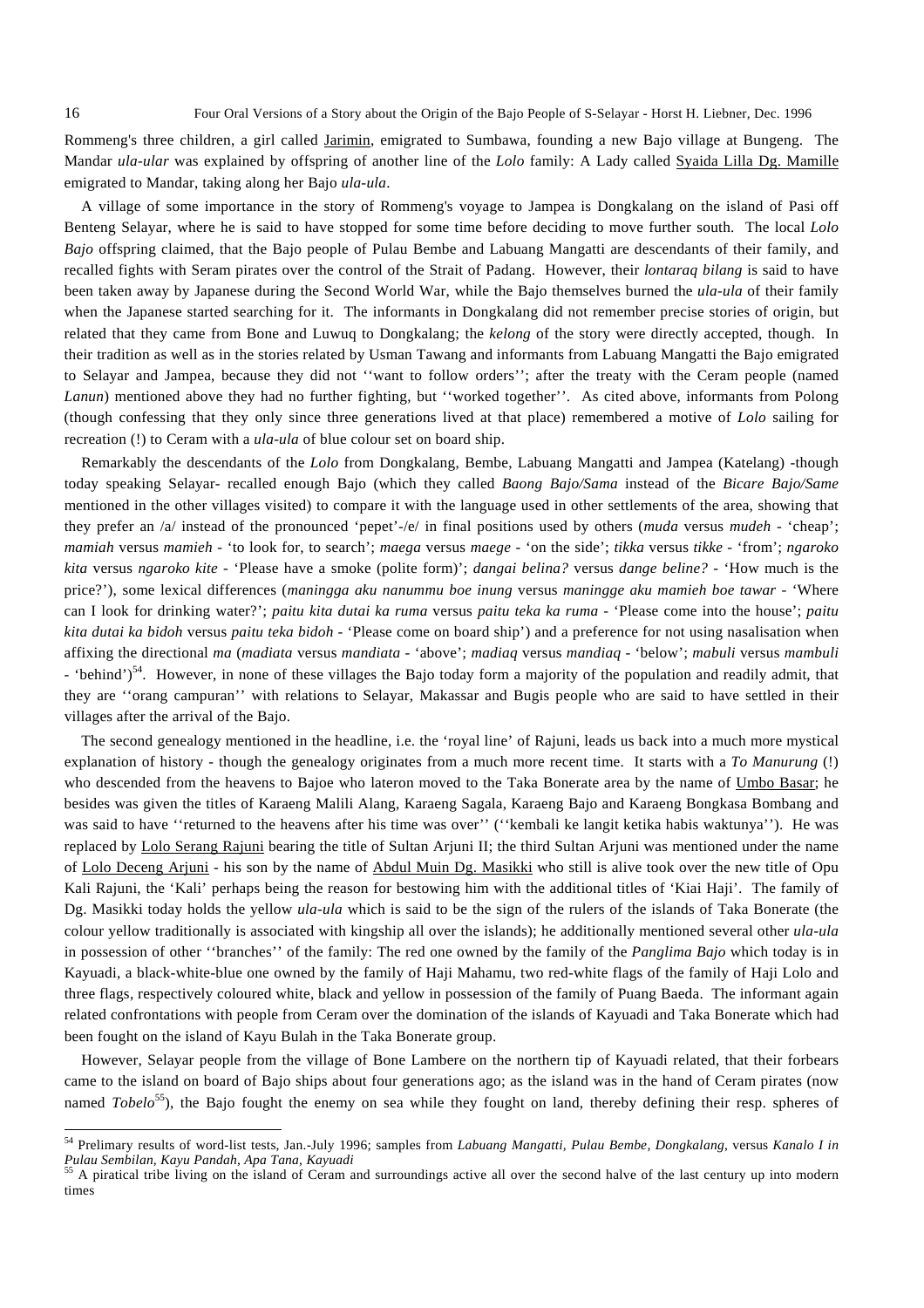influence for the times to come. They maintained, that the first Bajo settlement (still out on sea) was situated in a small bay close to the village, and that only some time later the Bajo moved to the other places inhabited by them today. The about ten houses in Bone Lambere which are said to be occupied by descendants of Bajo had been built shortly before the Second World War; the inhabitants, however, today speak nearly no Bajo anymore and have no *ula-ula*, but for ceremonial uses borrow the one of the Bajo village in the southern part of the island.

When shown the short genealogy of Rajuni, the *Lolo* family of Kayuadi claimed, that their *ula-ula* had been in the possession of a brother of Umbo Basar (who was said to have white blood, the sign of South Sulawesi's nobility) who came together with the latter from Bone, and that the 'head' of the flag was cut off because ''the owner did not want to follow the Dutch''. Other informants repeated, that the Bajo came to Taka Bonerate and Kayuadi from Bajoe as a consequence of confrontations with the Dutch. About the reasons for the Bajo's emigration from Bajoe Umbo Kulle of Apa Tana explained:

''Dulunya itu kata orang tua dari Bajoe, dari Bone - jadi waktunya berperang anu itu Bone dengan Belanda itu Belanda tidak mau mendarat - selamanya di kapal saja tembak - ini orang Bajo tidak sanggup melawan kalau begitu caranya - jadi dia berenang ke kapal, anunya pasukan Bone itu - tiba di kapal, dia kepalanya dipotong dengan peledang, jadi sisanya itu lari ke laut, tidak mau mendarat itu, hidup di laut terus - belum ke sini, tetapi waktunya dulu anu, itu yang dinamakan bajak laut, pemberani sekali itu, siapa saja yang lewat dia anu, hantam itu anunya, yang sisanya tentara yang lari itu - di situ lah mencari kehidupan di laut, jadi tidak mau mendarat, jadi dulunya itu waktunya anu sudah anu itu Belanda [started to rule over Selayar], sudah masuk di Padang itu [the Bajo people], di Dongkalang, tapi tidak pakai rumah, tapi tinggal di perahu, baru kemari [Apa Tana].''

The year 1825 given by Soesangobeng as the date when the Bajo left their settlement in Cellu seems to me to be too early to be combined with these fragments of memory of concrete historic events: At best, four generations could cover a time span of about 140 years (35 years/generation), which would place the mentioned events well into the second halve of the last century, so that we are left with the two following Dutch attacks on Bone in 1859 and 1905. However, I believe the motive of the beheading of Bajo by attacking Dutch colonial troops to be a memory of some actual incident - a cataclysm as this would be most terrifying for the Bajo people and obviously proved to be worth to be remembered in stories. Crosschecking with data found in Dutch reports about the fightings in Bone might confirm this assumption.

Informants as well as the consulted literature stress the long relationship of the Bajo as naval force of the Kings of Bone, the last of the powerful Sulawesian kingdoms. Abu Hamid (1986:10) claims, that a Bajo village on land (!) near Bone was mentioned in the last decades of the 18th century, and in Hafid et.al. (1996:16-7) it is assumed, that the Bajo settlement in the area of Bone must have been ''quite large''; an informant from Pulau Sembilan stated, that ''formerly, under the rule of the King of Bone, everything away more than fourty-four armspans from the shoreline was our's; be it man, we could sell them like fish if we caught them afloat on sea'' and remembered at least three different titles of nobles which had the right to use a *ula-ula* (*lolo*, *punggawa*, *gallaq*) 56: We could imagine the existence of a well organised Bajo 'sub-state' in this area in the last century, incorporating different administrative levels and functions which were represented by ownership of *ulaula* flags. Tahir (1978:47) and Soesangobeng (1977:39-41, 72-3) describe the *ula-ula* seen at Bajoe and Sapondak Mandarek, complete with a head and -in the case of Bajoe- coloured white-red. This last *ula-ula* is mentioned as being of female gender; the black and white male one now additionally found in Bajoe being made in 1977 after the head of the Bajo population of the village ''memperoleh ilham melalui mimpi untuk membuat *ula-ula* jenis laki-laki'' - quite probably he thought it not to be sufficient to have a female one only. As described above, at least the flag of Kayuadi is of male gender, and I would like to assume, that this could be one of the lost 'spouses' of the flag of Bajoe which had been taken to Taka Bonerate by Bajo groups fleeing the Dutch pressure.

The lost *ula-ula* of Polong was remembered as being of blue colour with a kind of bird on it, reminding of the *ula-ula* mentioned in Jampea. The differences in language and the fact, that Usman Tawang of Jampea did not place his Calloh in Bone, but in Luwuq and made no effort to combine his story with the Sawerigading-motive found in all other versions makes it possible to suppose membership to a different group of Bajo which came to Jampea via the west coats of Selayar before a second movement to Kayuadi and Taka Bonerate took place, perhaps not moving along the western shores of Selayar proper along the line of Bajo villages which already had been established but sailing directly from Pulau Sembilan, as todays Bajo fishermen from Kanalo and Kambuno are used to do following a well fixed star-course - we, however, should allow a good deal of intermingling between the different groups after and perhaps even before their resp. arrivals.

<sup>56</sup> Interview with Puang Made, Kanalo, Jan.1996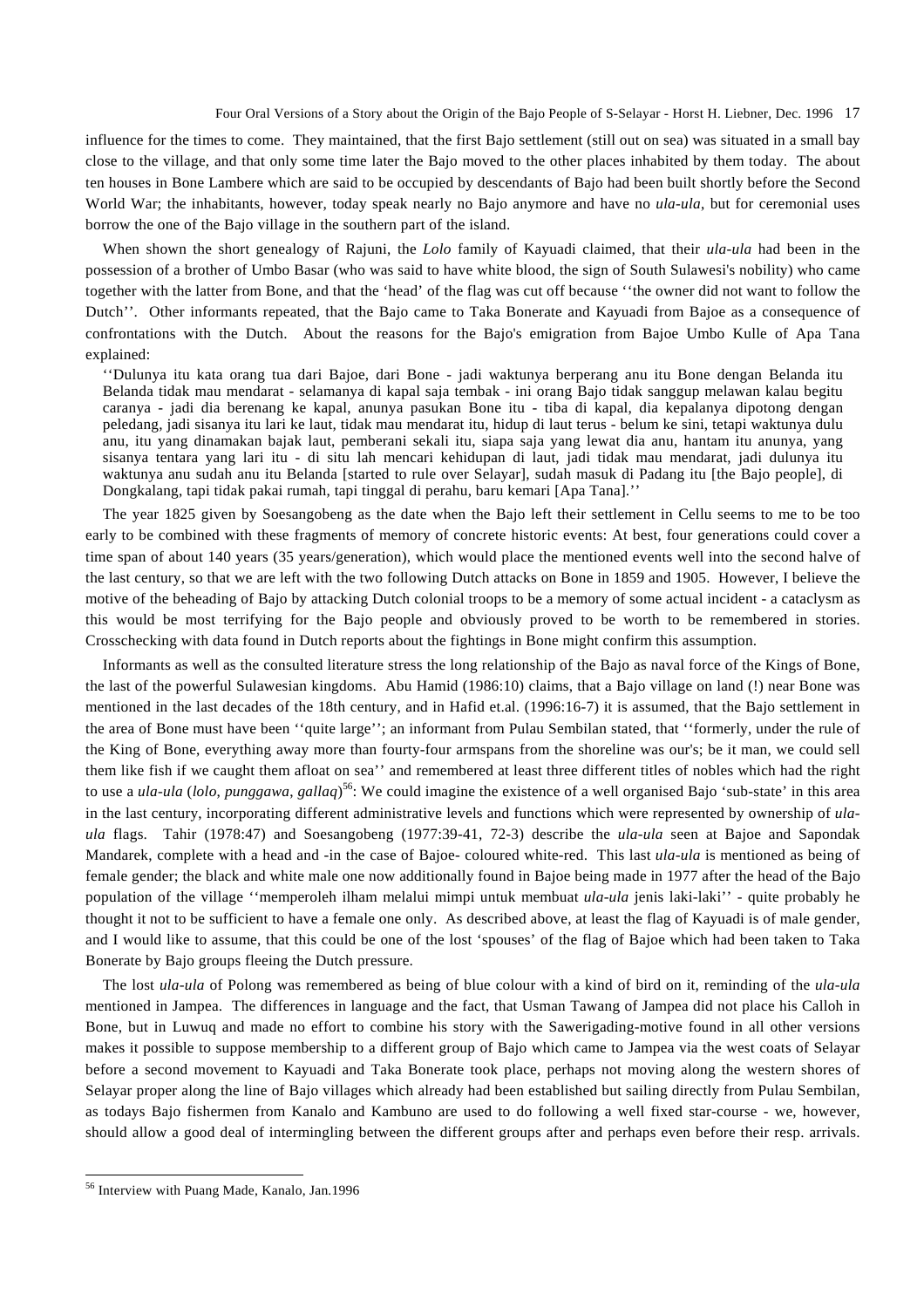Moreover, while the Bajo of Jampea and Dongkalang at last were in peace with the people of Ceram (which in their stories are called 'Lanun'), those of Kayuadi and Taka Bonerate again fought 'Tobelo' of Ceram origin in the area which they settled. The Bajo are often associated with pirates, and several informants claimed, that the name Bajo actually is a rendering of the Indonesian ''Bajak Laut'' - see the explanation of Umbo Kulle cited above. If the rendering 'Lamun Rirana' of the name reported to be written on the short piece of *lontaraq* still in Ara really is a hearing mistake for a 'Lanun Rirana', this would open some yet unconsidered aspects of the Bajo history of the area: He is the one who inaugurated the first *Lolo Bajo* at least of a family of *Lolo* of Ara and Pulau Sembilan, thereby giving them the right to use an *ula-ula*, which in Ara was said to be coloured black, yellow and green.

# 4 Appendixes

# *4.1 Cited Works*

Abu Hamid et.al. 1986: *Pertumbuhan Pemukiman Masyarakat di Lingkungan Perairan Daerah Sulawesi Selatan*, Dep. Pendidikan dan Kebudayaan, Jakarta

Dahlan Sawe, A. 1986: *Profil Masyarakat Bajo di Desa Bajoe, Kabupaten Bone*, Lembaga Penelitian UNHAS, Ujung Pandang

Hafid, M. Yunus et.al. 1996: *Pola Pemukinan dan Kehidupan Sosial Ekonomi Masyarakat Bajau di Sulawesi Selatan*, Proyek Pengajian dan Pembinaan Nilai-Nilai Budaya Sulawesi Selatan, Dep. Pendidikan dan Kebudayaan, Ujung Pandang Lehnhart, L. 1991: *Ethnische Identität und Sozialer Kontext: Die 'Orang Suku Laut' im Riau-Archipel*, Final Report on Fieldwork, University of Cologne, Cologne

Mukhlis 1988: *Pemahaman Budaya Spiritual*, Research Report to Lembaga Penelitian UNHAS, Ujung Pandang (?)

------- 1991: *Formalistik dan Sinkritis dalam Warisan Agama di Sulawesi Selatan*, Paper read at the Kongres Kebudayaan 1991, Ujung Pandang

------- 1993: *The* Manurung *Structure of State in the Buginese World*, ?, Ujung Pandang

------- und.: *Social Stratification of the Makassarese and Buginese*, ?, Ujung Pandang

Nurhayati, R. 1993: *Episode Pelayaran Sawerigading ke Tanah Cina: Suatu Tinjauan Struktur Semiotik Sastera Bugis Klasik*, Lembaga Penelitian UNHAS, Ujung Pandang

Pelras, C. 1996: *The Bugis*, Blackwell Publishers, Oxford

Soesangobeng, H. 1977: *Perkampungan Bajo di Bajoe*, PLPIIS UNHAS, Ujung Pandang

Sopher, D.E. 1965 (repr. 1977): *The Sea Nomads*, National Museum Publication, Singapore

Tahir et.al. 1978: *Studi tentang Sistim Sosial Masyarakat Bajo di Sulawesi Selatan dan Tenggara*, UNHAS, Ujung Pandang Tauchmann, K. 1994: *Ecological Adaptation, Political Affiliation and Economic Oscillation within maritime nomadism in Southeast Asia*, Paper read on the Conference on Bajo Culture, LIPI, Jakarta

Toa, Arung Pancana (transl. Muhammad Salim, Fachruddin Ambo Enre; eds. S. Koolhof, R. Tol) 1995: *I La Galigo: Menurut Naskh NBG 188*, KITLV, Penerbit Djambatan, Jakarta

Vosmaer, J.N. 1839: ''Korte Beschrijving van het Zuid-Oostelijke Schiereiland van Celebes'', *Verhandelingen van de Bataviaasch Genootschap van Kunsten en Wetenschappen*, 17:63-184

Yap Beng Liang 1993: *Orang Bajau Pulau Omandel: Aspek-Aspek Budaya*, Dewan Bahasa dan Pustaka, Kuala Lumpur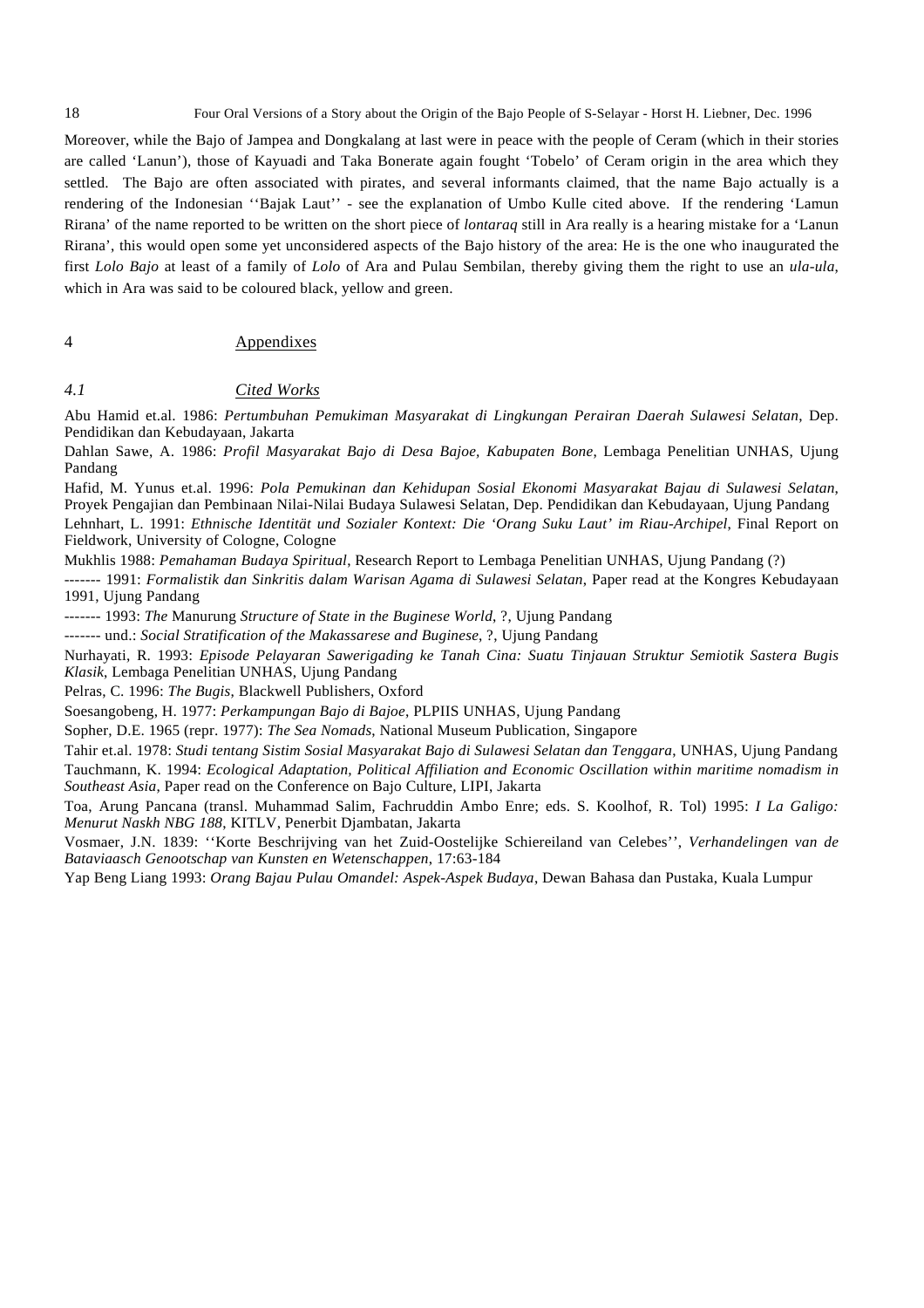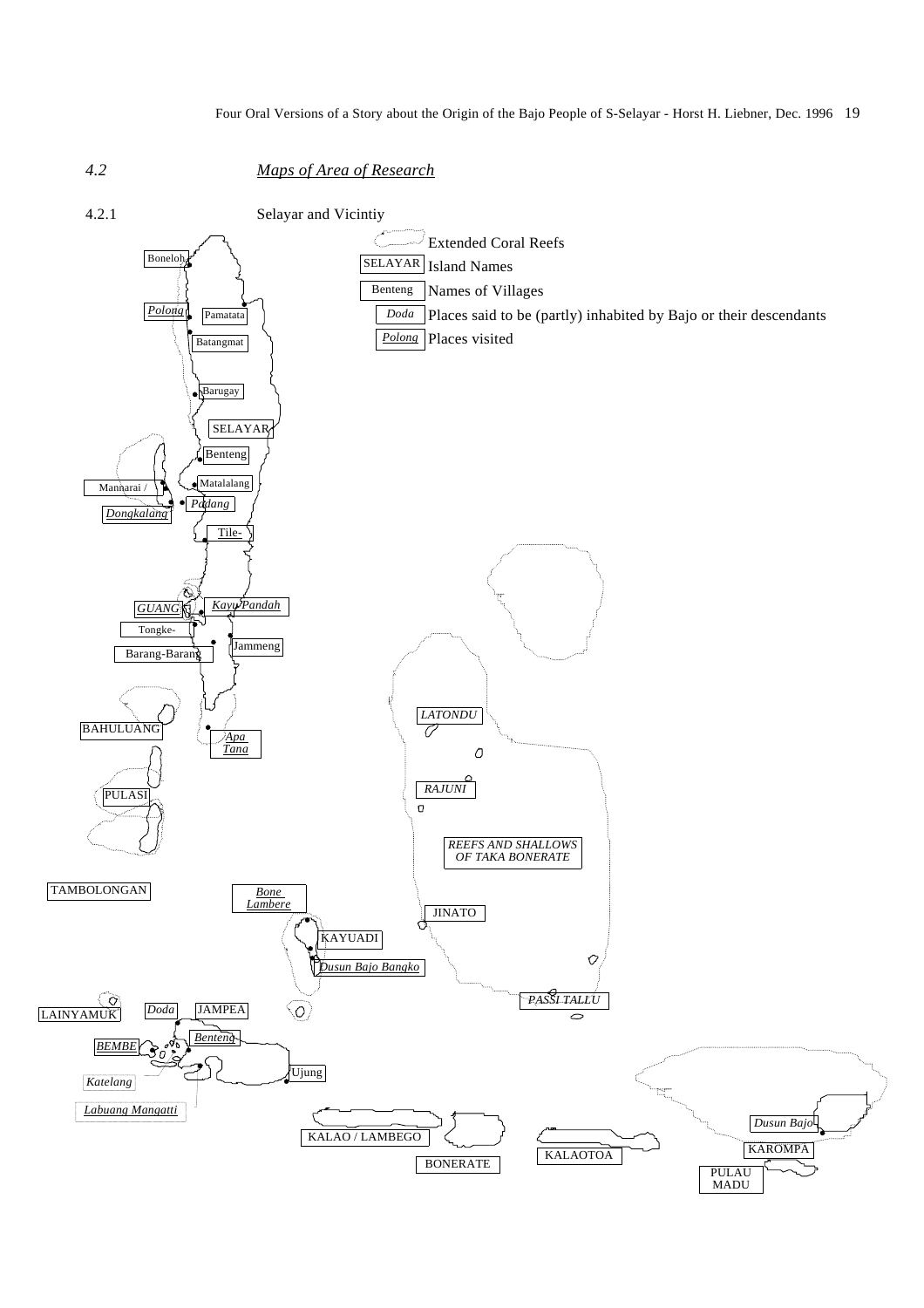# 4.2.2 Gulf of Bone

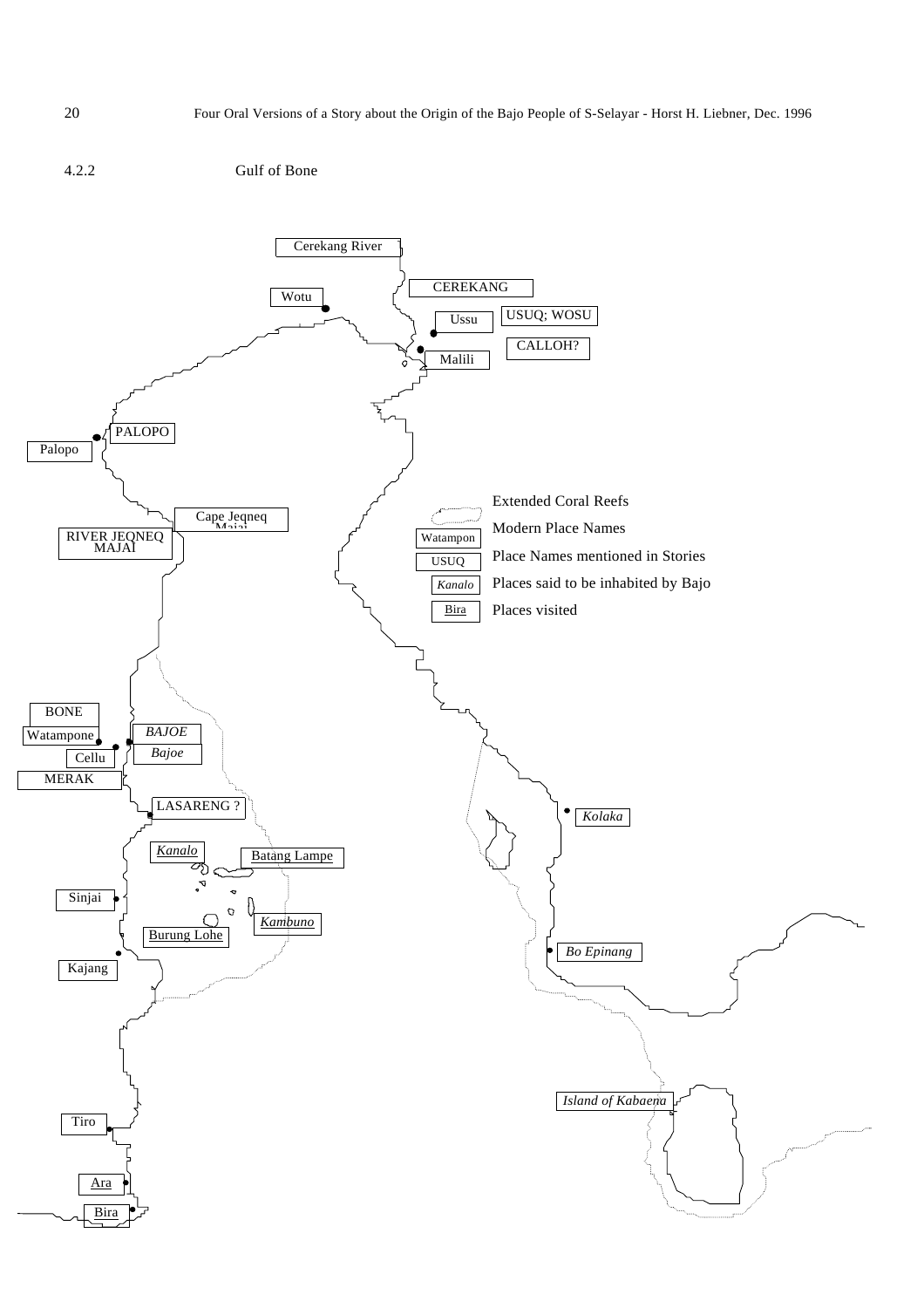## 4.2.3 Sketch of the Village of Apa Tana

First Line: Ethnic membership of HUSBAND/WIFE - B: Bajo; S: Selayar; M: Mandar

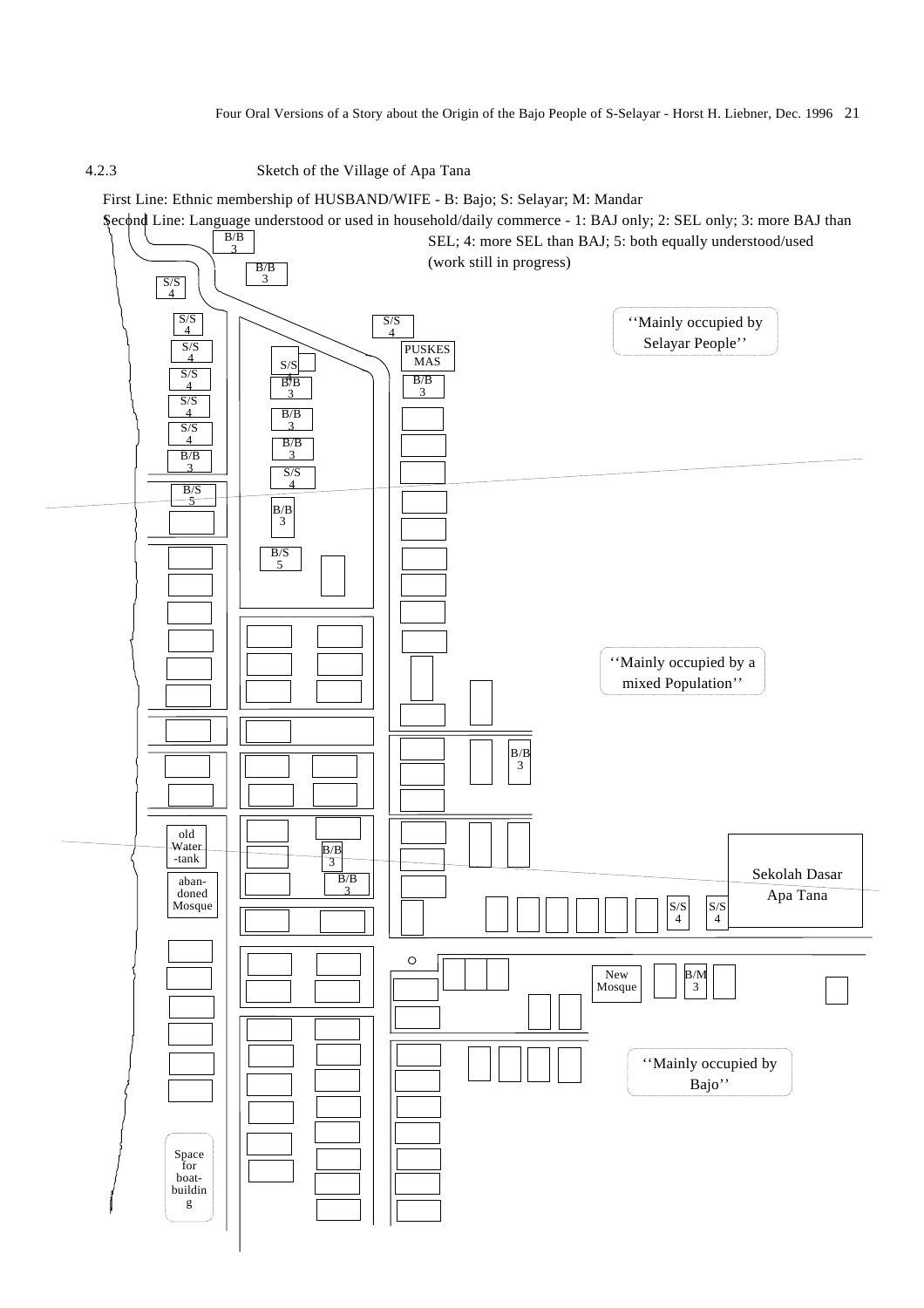$B/S$ 

 $-\sqrt{B}$ 

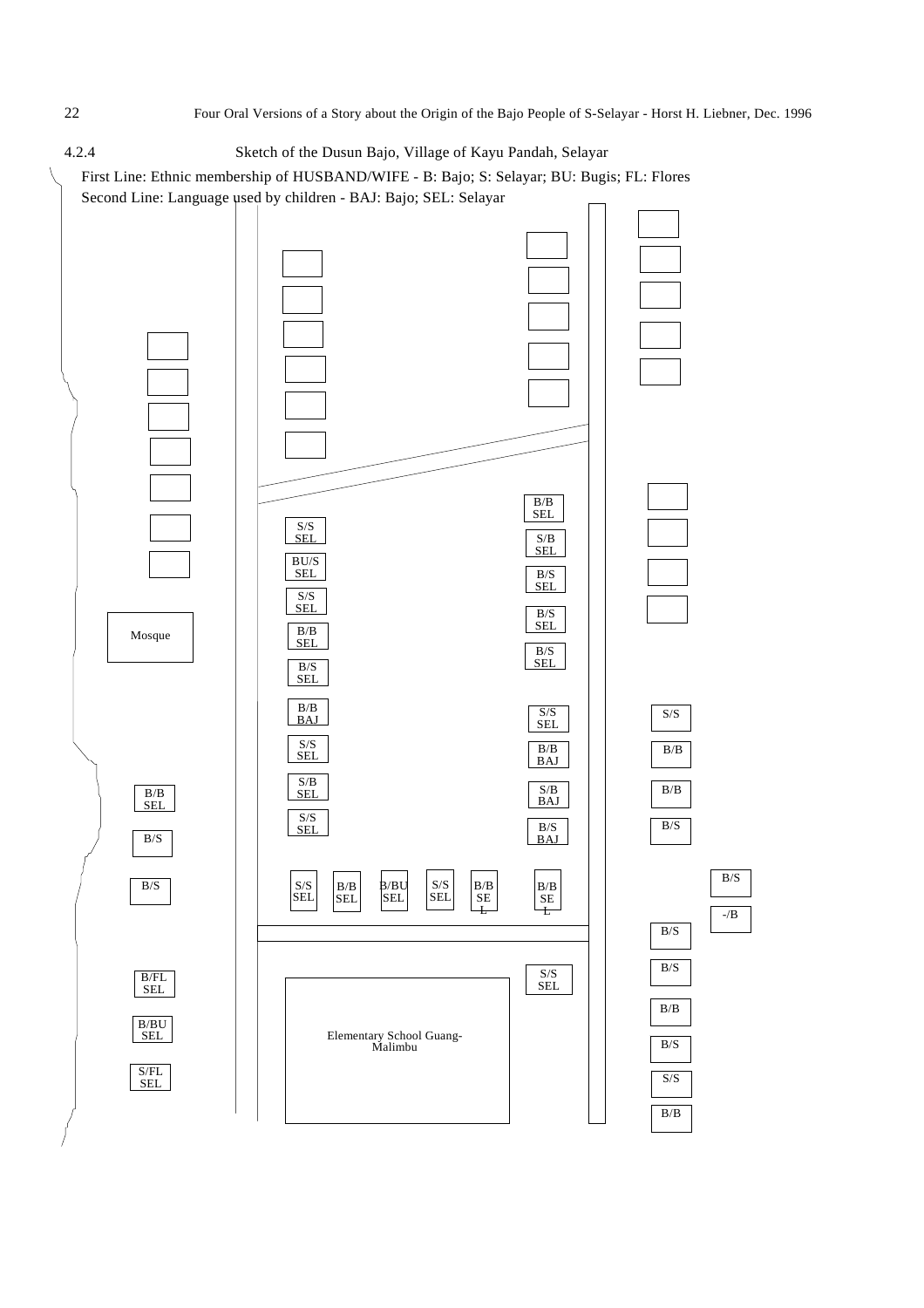# *4.3 Transcripts*

As the following texts are based on recordings of narratives, I decided not to use fullstops, but lines to denote breaks in the stream of speech. The language, too, has not been changed into standard Indonesian but is left in the dialect used be the informants. [Cornered brackets] contain explanations; the person mentioned under the name of Pak Yunus is Bp. Yunus Dg. Eko, a famous Biran captain who accompanied my during the trips where the recordings had been made. Bp. Yunus is very versed and interested in local history and legends and found the quest for the origin of the Bajo a most enticing topic, so that he inquired out of own curiosity for several crucial points. Questions during the interviews are marked by ?two questions marks?.

#### 4.3.1 Version from Benteng Jampea

''Gowa memang ada hubungannya dengan pulau Jampea - itu dulu memang Gowa kerajaan - jadi setalah ini raja goa itu dulu meninggal isterinya, maka payung kerajaan yang setinggi satu jengkal menghilang - jadi setelah ini hilangnya payung itu Raja Gowa gelisah cari di mana-mana cara kebetulan diketemukan di daerah Luwuq - ada itu gunung di sana disebut Bulu Puloe - pada waktu itu ada di antara orang-orang tua seorang gadis anaknya berasal dari Malengkeri - keluar memancing akhirnya sampai angin topan dihanyut musim barat akhirnya terdampar di Calloh, daerah Luwuq - payung tersebut setelah menghilang dari Gowa presis ada sama perempuan ini karena perempuan ini sudah diketemukan oleh seorang nelayan - istilah orang nelayan pakai *sero* - setelah dia menuju ke *sero*nya dilihat ada cahaya di sana - setelah sampai di *sero*nya itu didapatkan seorang gadis yang tidak diketahui bahasa apa yang dia pakai - tapi ini memang sudah Bajo - akhirnya diambil oleh orang tua ini dipelihara sampai gadis ini bersih dirinya dan semakin cantik - setelah pada saat itu dibuka kopornya, istilahnya bahasa Bajo *katumbuh*, dibuka, dia terkejut mengapa ada payung di dalam - jadi lama-kelamaan utusan-utusan Raja Gowa itu sampai di sungai Luwuq diketemukan sebuah rumah - di sana terdapat seorang gadis yang cantik - namanya itu perempuan Caddiq-Caddiq Yamiq - setelah diketemukan di sana itu digeleda - terdapat itu payung - sampai utusan itu kembali ke Gowa - melaporkan kepada Raja Gowa bahwa payung sekarang sudah diketemukan di suatu rumah di daerah Luwuq - di Calloh namanya - akhirnya Raja Gowa menyuruh mereka lagi untuk mengambil itu perempuan dengan orang tuanya - sampai di Gowa langsung dikawini - satu saat ini Raja Gowa ini pusing - lalu bahasa apa yang dipakai ini saya punyai isteri - tidak diketahui bahasanya - akhirnya melahirkan seorang anak - jadi istilahnya gadis-gadis Gowa itu kalau jalan di samping rumah Raja Gowa selalu menyanyi: *kontu jukku andangan, manyareqna mapalanra, anak bayoa niagamma juru tope* - jadi tiga kali ini gadis melanggar, jadi tiga kali ini gadis menyanyi - tapi itu isteri Raja Gowa sudah merasa terhina, langsung menjawab dengan sasarannya juga: *teako jari bajoku, naikna battu ri jeqneq, niapi Bajo niapi Somba ri Gowa* - jadi justru adanya di Gowa karena istilah Lolo Bajo: *nyombaku*, Opu, bukan begitu ... - sampai ada timbul Sombaiya ri Gowa karena suku Bajo - tapi orang Gowa marah kalau istilah begitu, jadi dirobah itu nyanyian: *teako cari/jari bajoku, battu ri jeqneqku, antu bajoa jarina to sombaiya*- baru itu Gowa senang - kemudian nyanyi lagi ini isterinya Raja Gowa: *mana tidung tatidungku, mana Bajo tabajoku, tidung karaeng, bajoka risomba tonji*- itulah - jadi inilah artinya dari pihak perempuan isteri Sombaiya ri Gowa melahirkan beranak-beranak sampai ada turunannya yang dinamakan Rommeng - Rommenglah yang menemukan pulau Jampea pada tahun 1421 - waktu itu pulau Jampea masih dihuni oleh suku Seram - inilah yang membasmi suku Seram, itu Rommeng, saya punyai nenek-moyang itu, keturunan Lolo Bajo, berasal dari Calloh, daerah Luwuq saya kira itu Calloh - Rommenglah yang ada keturunan sampai ke sekarang, jadi berarti kami ini sudah keturunan ke-14 - isteri Rommeng inilah yang melahirkan tiga orang anak: Ambulo, perempuan ini, kedua Jariming, perempuan juga, ketiga laki-laki La Aba - Jariming inilah lari ke Sumbawa Barat - Sumbawa Bungeng, jadi sekarang itu di Sumbawa Bungeng itu asli semua suku Lolo Bajo tidak ada campurannya - jadi yang namanya Bingeng Saqkate itu memang asli Lolo Bajo di sana - pulau Katela dulu memang suku Bajo tapi sudah banyak campurannya - suku Selayar, suku Makassar, tapi yang pertama ini menduduki itu pulau Katelang itu Rommeng dari Lolo Bajo [...]- kami inilah keturunan dari Rommeng - sebenarnya ada sejarahnya di sini, sejarah usahanya itu Rommeng untuk mengusir itu Seram, ada di sini - ada *lontaraqna* - sebenarnya sudah saya salin, karena *lontaraq*nya tidak dapat lagi anu itu, jadi saya baharui - dan dia itu Rommeng sendiri yang menjadi *punggawa* pertama di Jampea selama 37 tahun - dia yang pertama menjejakkan kaki di pulau Jampea di katelang pada tahun 1431 - bersama kawannya, artinya sawinya itu [...]

[recording distorted by background voices: Raja Gowa punyai perahu yang namanya Lambere Bajo - mau pergi *nganre-nganre* ke Sanro Bone - tapi perahu tak mau turun] - sampai katanya coba memanggil Sombaiya Bahine - dipanggil, dan dia pegang di belakang perahunya, katanya: '*Sorongmi Lambere Bayo, lampa naung ri Segeri, maressa-maressa ri bawana Sanrang Bone*', melompat itu perahu - setelah berdayung -dia sudah berangkat- menynanyi lagi isteri Raja Gowa: '*Lampami Lambere Bajo, rua lalang paggayunna, ri lalang daeng, ri lalang anak pattola*' - jadi kalau saya ke Daerah Sungguminasa, ke Gowa, saya tidak takut berbicara, karena memang *lontaraq* - memang ada kaitannya, karena ada keturunannya, bukan sembarangan manusia - jadi baik kalau ada tulisan, yang tidak dapat diingat akan diingat, karena sejarah suku Bajo itu jikalau dua hari dua malam belum habis kalau diceritakan .... jadi itu Gowa itu dulu istilahnya Raja, Karaeng, tapi setelah diperisterikan anak Lolo Bajo itu ada istilahnya Sombaiya ri Gowa, karena suku Bajo yang punyai suku kata, '*nyombaku Opu*', berarti, minta ampun

#### 4.3.2 Kayuadi Version

[first part distorted by background noises: ... di Luwuq - ada kembar yang dipisah ketika dilahirkan - masing-masing tidak tahu tentang saudaranya - terakhirnya silelaki ...]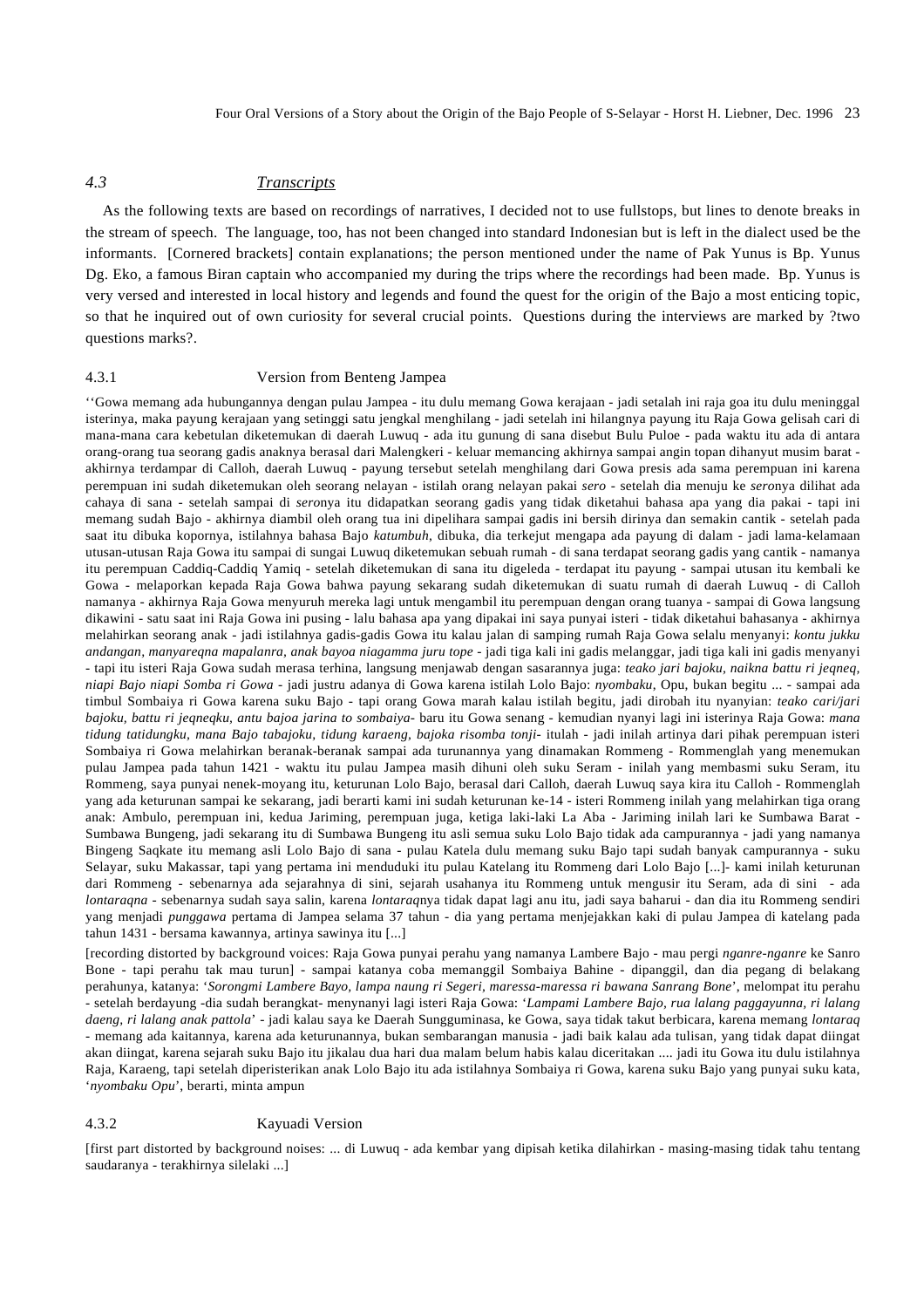''... sebegitu lama, perempuan juga begitu, tidak tahu bahwa punyai saudara, ada tidak - dia orang tidak tahu - lantas sudah besar itu anak, piggi main ayam - lantas, di kolom rumah neneknya (tapi ini orang tidak tahu bahwa ini rumah saya punyai nenek ini) ada satu lembar rambut yang turun di bahunya - lantas dia tarik begini, dia bilang, panjang ini rambut ini, barangkali ada anaknya gadis - jadi pulang ke rumahnya, dia kasih tahu dengan mamaknya: ey mamak, ada satu rumah, ada perempuan terlebih panjang rambutnya - lebih baik, dia bilang, kamu pergi melamar - ah, dia bilang, tidak bisa, kau punyai saudara kandung itu, kalau dapat rambut panjang, karena tidak ada lain yang panjang rambutnya selain daripada saya punyai anak sendiri - bilang anaknya, tidak, orang lain, sampai dia tidak bisa tahan lagi hawa nafsu, mau sama perempuan itu yang punyai rambut, tapi belum kelihatan orangnya - sampai lama-kelamaan begitu, mamak memanggil anaknya ke rumahnya, rumahnya sendiri, dari rumahnya neneknya - sampai ke situ, dibilang, oh ini kau punyi saudara sendiri, mau sama dia? - dia bilang, tidak, saya tidak tahu saya punyai saudara - coba masih kecil mamak kasih tahu saya punyai saudara, mungkin aku tahu, tapi ini tidak, baru saja dibilang ....

#### [Pak Yunus:]?siapa itu namanya, Bapak?

[Lepo] Oh itu saya minta maaf, saya tidak dikasih tahu sama saya punyai bapak - lantas itu orang lelaki sudah cinta sama saudaranya dikasih mundur hawanya tidak mau - lantas mau dikawini terus maksudnya - dibilang itu perempuan: tidak bisa, kita saudara, saya di nenek, baru besar, baru dikasih tahu - lantas, dibilang, kalau kau cinta sama saya, saya punyai tujuan sama kamu, lebih baik kau piggi tebang itu pohon kayu - itu pohon itu besar, kira-kira kalau mau dijadikan perahu, tujuh buah perahu jadinya ....

#### [another person] Itu Tuan barangkali yang dinamakan *Saberigading* - kalau kita berbahasa Bajo, pohon *bulanreh* ...

[Lepo] .... tapi itu perahu namanya *Saberigading* - jadi sampai dia bilang, kau piggi sudah tebang - sampai dia orang piggi karena cintanya sama orang yang ditujukan saudaranya [this was not mentioned before, but clearly obvious to the listeners] terus dia mau piggi tebang - tahu-tahu sudah di sana jangan lagi isi kayu mau dimakan sama kapak, tidak, sedangkan kulitnya tidak bisa karena batu, jadi batu - sampai sekarang itu ampas-ampasnya kapak itu bukan main seperti bukit kecil-kecil itu, kumpulannya itu kapak hancur - jadi, pulang dia, tidak bisa, musti aku kawini sama kamu karena itu kayu tidak bisa dimakan kapak - kau sudah piggi? - dia bilang, sudah, tapi tidak mau makan itu kayu saya punyai kapak - jadi dia bilang, kalau kau betul-betul cinta dan mau piggi ke tanah Cina, dia anaknya Raja Cina, yah, saya piggi kelilingi - tiga kali begini keliling pohon, baru dimakan itu kayu sama kapak - sampai ke situ, kan, kebetulan itu kayu sudah tebantih, semua burung-burung di luar kampung, di luar negeri itu ada di situ semua berkumpul, di pohon itu bertelur - jadi waktu itu kayu sudah terbalik, jadi itu telur semua picah - itu air telur menjadi alir ke laut - jadi kali Palopo - jadi sungai besar - sampai ke situ, ini anak Bajo piggi cari tripang, yang dinamai Basse - sampai ke situ, yah maklum dia juga tidak tahu ada banjir hebat, karena sudah di lautan - sampai dia di situ dibawa sampannya sampai ke pertengahan di antara Kabaena dan Bugis - sampai di situ dia sudah di pinggir itu air kali yang mengalir keluar - jadi di Bugis, sekitar jam 10 begitu, angin timur, sampai di situ dipukul itu sampan ke pertengahan Bira sama Selayar, terus ke barat - terus piggi ke Bantaeng, terus ke Palengu, Palengu Nassar, Nassar sampai Tanakeke - di Tanakeke lari utara itu angin - sampai di Gowa di situ dia terdampar di serong, di serong orang -

#### [Pak Yunus]?Sendirian?

[Lepo] Sendirian itu, Pak, anak gadis - ada semua, tombak teripang, pengambil lola, di dalam sampan, ladung, ada semua di situ - sampai di situ, orang ketiduran dalam sampan itu - datang yang punyai serong, piggi ke serongnya, dibilang, mati kau sudah ini, yang ini yang bikin habis saya punyai ikan serong ini - disangka pencuri - sedangkan itu orang sudah tak bisa bergerak lagi, karena haus - yah sampai di situ, ditanya sama orang serong, tapi tidak bisa menjawab karena lain bahasa - tidak tahu bahasa Makassar, orang Makassar tidak tahu bahasa Bajo - jadi tarik sampannya ke kampung - sampai di kampung itu anak dipelihara sama yang punyai serong - lama-kelamaam di situ tinggal, ketahuan sama Raja Gowa, terus melamar sama orang serong, sampai diterima, jadi kawin dia - jadi pengantin sudah - yah, pengantin, kira-kira sudah satu bulan atau dua bulan lebih ....

#### [Pak Yunus]?Siapa itu namanya itu gadis?

[Lepo] Basse, Basse namanya - jadi itu orang lama-kelamaan di situ, tidak bicara seperti kita, bicara orang pepe, tidak tahu bahasa - jadi saling kedua tidak tahu bahasa, yang lelaki tidak tahu bahasa Bajo, yang perempuan tidak tahu bahasa Makassar - jadi sampai dia beranak, beranak lelaki - sampai di situ kira-kira itu anak kira-kira 10 harikah atau kurang, anak menangis - dikasih tidur oleh mamaknya - mamaknya mau piggi cuci dia punyai sarung yang robek-robek, karena anak kecil masih, tidak tahu pakai pakaian yang baik-baik itu baru diayun itu anak, tidur sebentar, bangun sebentar - tidur, bangun lagi memangis, diayun lagi, tidur lagi - jadi ini mamak sudah turun pergi cuci - bangun lagi menangis, jadi ini bapaknya datang ke anaknya - datang ke anaknya dengan nyanyinya, bapaknya menyanyi - itu nyanyinya begini: *auleq jukku andangang, manyereq namapalanna - anak bajoa niagamma julu topi* [MAK] - ah sudah perasaan ini perempuan - dia bilang, saya ini sudah dicelah sama saya punyai laki - karena hamis saya dia sudah bikin nyanyi - karena itu ikan bukan hamis, bau ikan - jadi kecil hati dia - habis mencuci, dia sudah pakai pakaian kering, dia piggi ambil anakyna - suaminya dia lari sembunyi ke muka - tahu-tahu ke muka, terus ke bawah, di kolom - jahit layar - sampai ke kolom, isterinya nyanyi juga, dia bilang, *teako cali bajoa, caqcaraq torijeqneqna, niapi Bajo, nania somba ri Gowa* [MAK] - na baru dia tahu suaminya, oh, orang Bajo katanya, yang saya kawini, baru dia tahu - ada lagi satu nyanyinya, *mana Bajo taqbajoa, mana tedong taqtedongang, tedong karaeng, bajoa risomba tonji* [MAK] - ada lagi nyanyinya, *nai ana intu la intu mange, ajappa maponto kebo, silalang Bajo, silalang anaq karaeng* [MAK] - waktunya mau dicari itu siBasse ini, Raja punyai omong, piggi cari ini yang namanya Basse - kalau tidak dapat, jangan ada yang pulang ke kampung - kalau ada orang pulang ke kampung, saya cincang seperti pasir halusnya ....

#### [Pak Yunus]?Bapaknya punyai omong begitu?

[Lepo] Yah, bapaknya Basse, kan, orang yang mau piggi cari, tersiar semua, orang Bajo - ada ke Banggai, ada ke Flores, ada ke Sumbawa, macam-macam orang punyai tujuan, orang Bajo yang piggi cari siBasse - tapi orang tidak dapat - hanya, tidak ada orang pulang karena takut - tahu-tahu orang yang dicari ada di Ujung Pandang, di Gowa, sudah punyai anak - baru dikasih kabar piggi ke Bugis - baru dia orang tahu bahwa anaknya ada di Gowa, punyai suami, anak Raja - jadi ini yang mau piggi ke cina itu begitulah dijadikan tujuh buah perahu itu kayu - terus berlayar itu silelaki -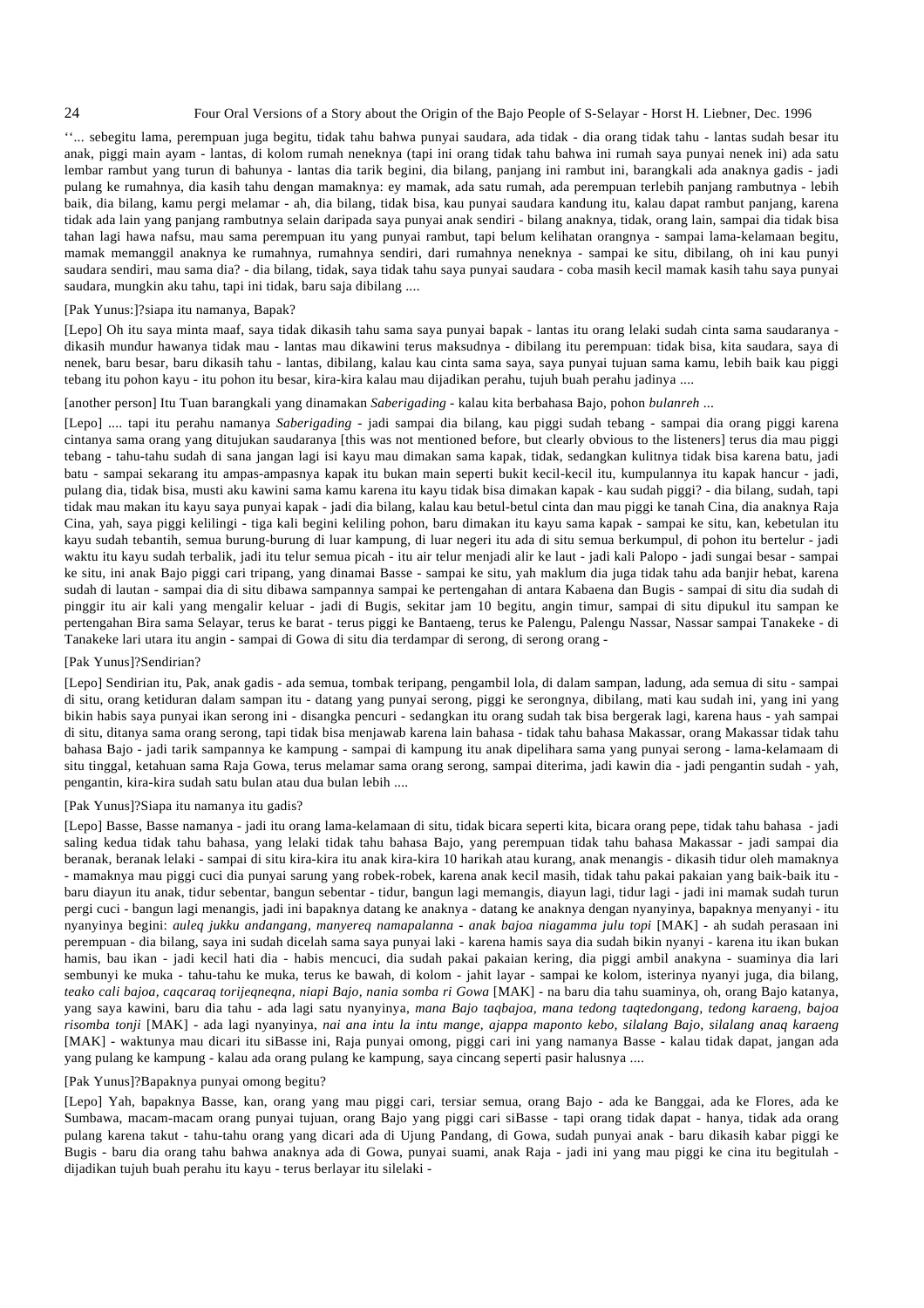[Pak Yunus]?Tapi itu bukan Bajo, Pak, yang memotong pohon kayu?

[Lepo] Asal Bajo, asal Bajo juga - yang kawin sama anaknya sultan Gowa, dia bersaudara sama in yang mau berangkat ke tana cina bersaudara kandung, tapi saling tidak kenal - sampai ini orang berlayar, bawa tukang gendang juga ada di perahu itu, tukang main ayam, ada semua di situ - berlayar piggi di Sumatera - sampai di Sumatera, kelilingi jalan di Medan - dan ke Padang Aceh - di situ dia menurut riwayat berlabuh menunggu angin baik baru piggi di Cina - tahu-tahu, tidak bisa lagi berangkat dia, terus itu perahu jadi batu semua, tidak ada orang kembali - hilangmi ..... jadi bukan yang satu itu, dia menjadi Raja di Gowa, yang potong kayu - hanyut karena banjir besar lain, hanyut karena dipotong itu kayu, air telur punyai banjir ....

[I]?Dari tujuh buah perahu itu, cuma satu yang masih diketahui nasibnya?

[Lepo] Yah - tidak tahu ke mana arahnya yang keenam yang lain ..... hanya yang ada di Padang Aceh itu

[I]?Apa namanya perahu-perahu yang lain itu - ada namanya?

[Lepo] Yang tinggal di Aceh itu yang dinamai Saberigadeh - Saberigading, yah - kalau yang lain-lain, kurang tahu juga - sekarang dinamakan Sehergading, ada juga, Sabergading

[Pak Yunus]?Jadi perahu, bukan manusia?

[Lepo] Bukan, perahu, bukan manusia

[I]?Apa yang terjadi di Gowa sementara itu?

[Lepo] Orang tuanya piggi lihat anaknya - baru ketemu semua ....

[I]?Itu ada nyanyian satu tentang lambere Bajo ....?

[Lepo] Yah - *sorongi lambere bayo, lamanaung ri segeri, marissa-rissa ri bawana sanrabone* [MAK] - itu dia punyai nyanyian

#### [I]?kapan itu nyanyian dipakai?

[discussion in Bajo about] bukanlah ketika ada perahu yang mau diluncurkan? - apakah sampan atau perahu, saya tidak tahu - sudah jadi nyanyian

# 4.3.3 The *Kelong*

Of these verses, repeatedly called *kelong sampulotallu* (MAK: 'the thirteen verses'), I was able to collect only 11 -10 mentioned by the informant from Rajuni met wtih in Kayuadi, an additional one mentioned in the story from Jampea- as my informants claimed to have forgotten about the other ones. The verses follow the rules for rhythm and rhyme appropriate for a Makassar *kelong*; the language used not in all cases is genuine MAK, but obviously mixed up with SEL (or badly rendered by people who do not understand MAK or SEL); Makassarese speakers of the Goa dialect consulted admitted difficulties in translating these *kelong.* Unluckily the one mentioned most often (*manna ....*) proved to be the one which contained the biggest difficulties.

| Rajuni                  | Jampea                    | Kayuadi                    | Versions cited by     | Translation                |  |
|-------------------------|---------------------------|----------------------------|-----------------------|----------------------------|--|
|                         |                           |                            | Soesangobeng          |                            |  |
| auleg jukku andangang   | kontu jukku andangan,,    | auleg jukku andangang      |                       | Stenching is the fish on a |  |
|                         |                           |                            |                       | drying platform            |  |
| manyereqna mapalanna    | manyaregna mapalanra      | manyeregna mapalanna       |                       | reeking badly the          |  |
|                         |                           |                            |                       | crossbeams (??)            |  |
| anak bayoa ri agamma    | anak bayoa niagamma       | anak bajoa niagamma        |                       | the Bajo ???               |  |
| julu tope               | juru tope                 | julu topi                  |                       |                            |  |
|                         |                           |                            |                       |                            |  |
| teakiq calli bayoa      | teako jari bajoku         | teako cali bajo            | teakiq calai bajo     | Don't abuse the Bajo       |  |
| cacaraq ka torijegneg   | naikna/biqjaq battu ri    | cagcarag torijegnegna      | teteregkig torijegneg | belittle the Torijegneg    |  |
|                         | jegneg                    |                            |                       |                            |  |
| niapi bayo, nania somba | niapi bajo niapi somba ri | niapi bajo, nania somba ri | niaqpi bajo, naniaq   | if there would be no       |  |
| ri goa                  | gowa / antu bajoa jarina  | gowa                       | somba ri gowa         | Bajo, there would be no    |  |
|                         | to sombaiya               |                            |                       | King of Gowa               |  |
|                         |                           |                            |                       |                            |  |
| manna bayo tabayoa      | manna tidung tatidungku   | manna bajo taqbajoa        | mana bajo tabajoang   |                            |  |
| manna cidung            | manna bajo tabajoku       | manna tedong               | mana tidung tatidoang |                            |  |
| tacidungang             |                           | taqtedongang               |                       |                            |  |
| cidung karaeng bayoakaq | tidung karaeng, bajoka    | tedong karaeng, bajoa      | karaeng risomba, bajo |                            |  |
| ri somba tonji          | risomba tonji             | risomba tonji              | risomba tonji         |                            |  |
|                         |                           |                            |                       |                            |  |
| sorongmi lambere bayo   | sorongmi lambere bayo     | sorongi lambere bayo       |                       | Push the Lambere Bajo      |  |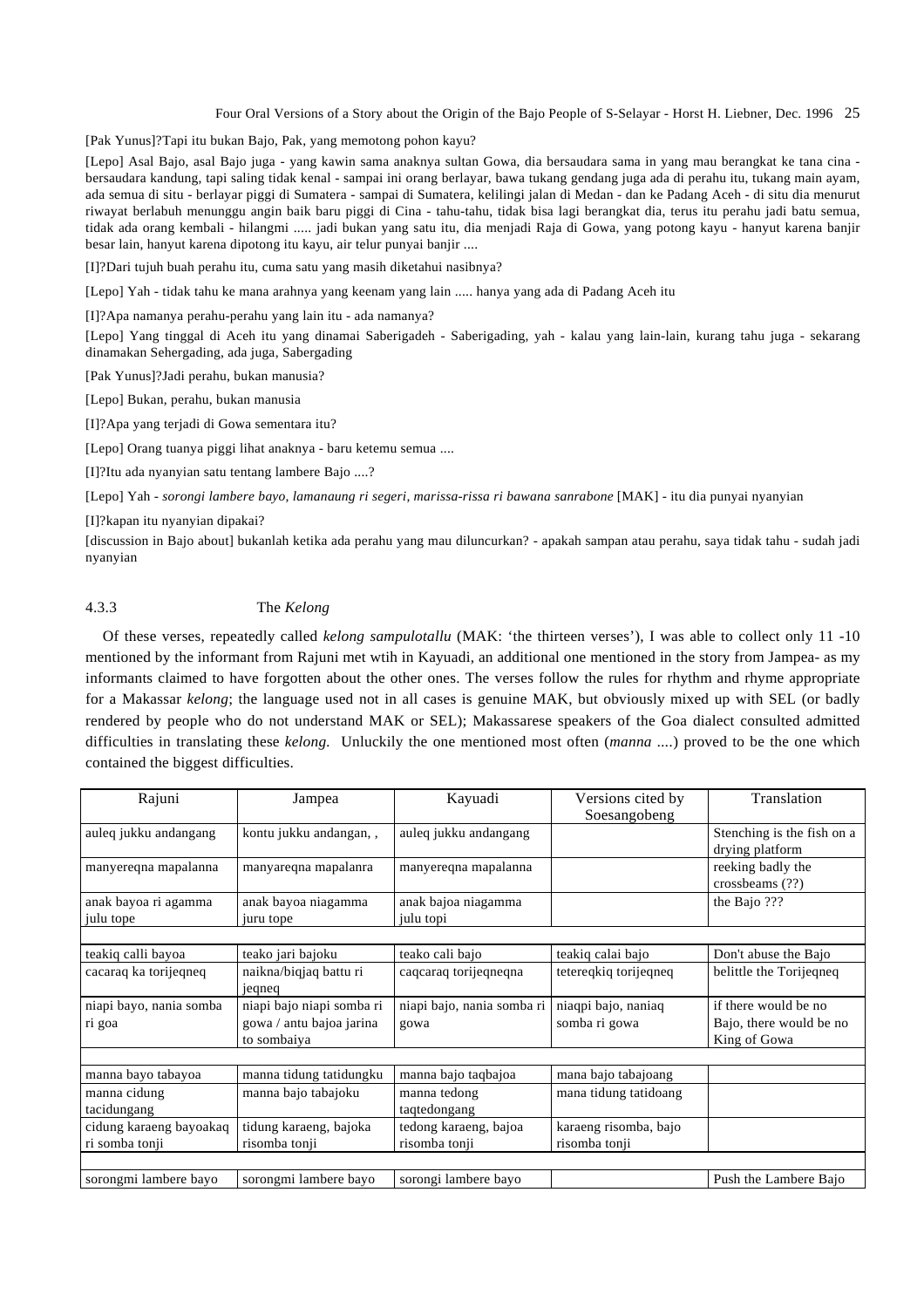| kiqmanaung ri segeri   | lampa naung ri segeri      | lamanaung ri segeri     | sailing down to Segeri     |
|------------------------|----------------------------|-------------------------|----------------------------|
| magresa-resa ri bawana | maressa-maressa ri         | marissa-rissa ri bawana | ?? in the estuary of       |
| sanra bone             | bawana sanrang bone        | sanrabone               | Sanrobone                  |
|                        |                            |                         |                            |
|                        | lampami lambere bajo       |                         | The Lambere Bajo left      |
|                        | rua lalang paggayunna      |                         | two rowers inside          |
|                        | ri lalang daeng, ri lalang | silalang bajo, silalang | the Bajo together with the |
|                        | anak pattola               | anaq karaeng            | children of the King       |
|                        |                            |                         |                            |

*Kelong* cited by informant form Rajuni only:

| nai anaq anjo mai        | Who is that child coming along         |
|--------------------------|----------------------------------------|
| amisse mabonto kebo      | waving a hand (wrist) with a white     |
|                          | bracelet                               |
| lolo bayoa manurunna to  | a lolo bajo, the manurung of the       |
| ri jeqne                 | torijegneg                             |
|                          |                                        |
| bayoana iko mai          | His girlfriend (?) come(s) over here   |
| ri tukka tallu anronna   | on the staircase there are three posts |
| tallu anronna tallumpulo | three posts, thirteen steps            |
| baringanna               |                                        |
|                          |                                        |
| punna gaukiq bayoa       | If the Bajo are carrying out a         |
|                          | ceremony                               |
| naiqkiq bandera kuniqna  | they set their yellow flag             |
| ula-ulana mamentengi ri  | their ula-ula is waving in front       |
| dallekanna               |                                        |
|                          |                                        |
| siganrana lenggang       | ??soppeq - type of Bajo boat??         |
| soppeq                   |                                        |
| ka to bayo andongkoki    | (Ka - filler?) the Bayo people are on  |
|                          | it                                     |
| ka Torijeqneq            | the torijeqneq steer her rudder        |
| anguncirikiq gulinna     |                                        |
|                          |                                        |
| bandera bolong ri lauq   | Black flag on the sea                  |
| malekko ri tana keke     | turning at Tana Keke                   |
| barang manggeku battu    | the belongings of my grandfather are   |
| raya ri takakqna         | in the on his (?) reef                 |
|                          |                                        |
| kalompoanna bayoa        | The kalompong (sacred items) of the    |
|                          | Bajo                                   |
| tattanangi rate ri goa   | are above in Gowa                      |
| kasinaranna niakiq ri    | the truth is found in Lakiung          |
| lakiung                  |                                        |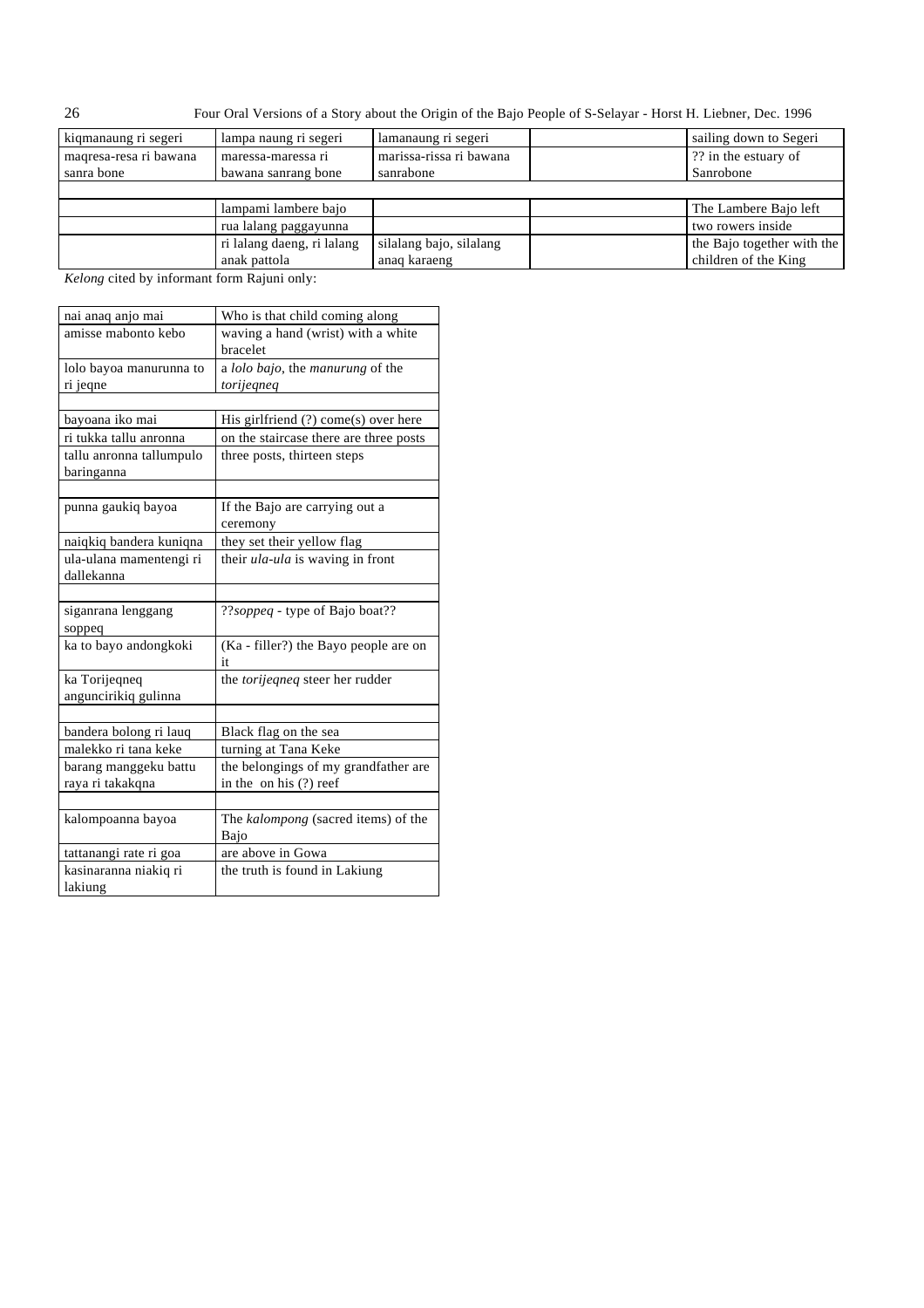Comparison of Motives found in the Stories

| Motive                     | The driven-off Princess                               |                         |                                               |                       | Flood     | Sawerigading                                                                              |                                                               |                                                  |                                                   |
|----------------------------|-------------------------------------------------------|-------------------------|-----------------------------------------------|-----------------------|-----------|-------------------------------------------------------------------------------------------|---------------------------------------------------------------|--------------------------------------------------|---------------------------------------------------|
| Version                    | named                                                 | from                    | to                                            | marries               | quest     | remarks                                                                                   | caused by                                                     | is                                               | sails to                                          |
| Jampea                     | Caddiq-<br>Caddiq<br>Yamiq                            | Malengkeri<br>Lambata   | Calloh, near<br><b>Bulu Puloe</b><br>in Luwuq | King of<br>Gowa       | $\cdots$  | found in dugout together<br>with royal umbrella of<br>Gowa; offspring become<br>Lolo Bajo | ----                                                          | ----                                             | ----                                              |
| Kayuadi                    | Basse                                                 | Luwuq                   | Gowa                                          | King of<br>Gowa       | yes       | found in dugout; offspring<br>become Lolo Bajo                                            | eggs which break<br>when tree bulanreh<br>is felled           | name of boat of<br>brother of Basse              | Padang Aceh;<br>manned by Bajo;<br>turns to stone |
| Apa Tana                   | $(1)$ ----                                            | $(1)$ unknown<br>origin | $(1)$ Gowa                                    | $(1)$ King<br>of Gowa | $(1)$ no  | $(1)$ found in bamboo;<br>offspring become Bajo<br>people                                 | (1) breaking eggs                                             | human being who<br>wants to marry<br>twin-sister | sinks in Selayar<br>Strait                        |
|                            | (2) daughter<br>of King of<br>Bajo                    | $(2)$ Luwuq             | $(2)$ ----                                    | $(2)$ ----            | $(2)$ yes | (2) driven off while<br>playing on shore                                                  | $(2)$ ----                                                    |                                                  | -----                                             |
| Ara                        | Sitti<br>Manurung                                     | Luwuq, Bulu<br>Puloe    | Gowa                                          | King of<br>Gowa       | $---$     | offspring become Lolo<br>Bajo                                                             | breaking eggs                                                 | human being who<br>wants to marry<br>twin-sister | Cina; manned by<br>Bajo                           |
| Bajoe; Dahlan<br>Sawe 1986 | (1) daughter<br>of King of<br>Johor                   | $(1)$ Johor             | (1)<br>Cerekang,<br>Luwuq                     | $(1)$ ----            | $(1)$ yes | (1) Bajo settle in Cerekang                                                               | $(1)$ ----                                                    |                                                  | ----                                              |
|                            |                                                       |                         |                                               |                       |           |                                                                                           | breaking eggs drift<br>Bajo people from<br>Cerekang to Malili | human being who<br>wants to marry<br>twin-sister | Cina                                              |
|                            | (2) Puteri<br>Papu;<br>daughter of<br>King of<br>Bajo | (2) Malili              | $(2)$ Gowa                                    | $(2)$ King<br>of Gowa | $(2)$ yes | $(2)$ one group searches in<br>SE-Sulawesi Tenggara,<br>second in S-Sulawesi              | $(2)$ ----                                                    |                                                  |                                                   |
| Bajoe;                     | $---$                                                 | Usuq near               | Gowa                                          | King of               | no        | leaves with her child to                                                                  | breaking eggs                                                 | human being                                      | $\overline{?}$                                    |

4.3.4